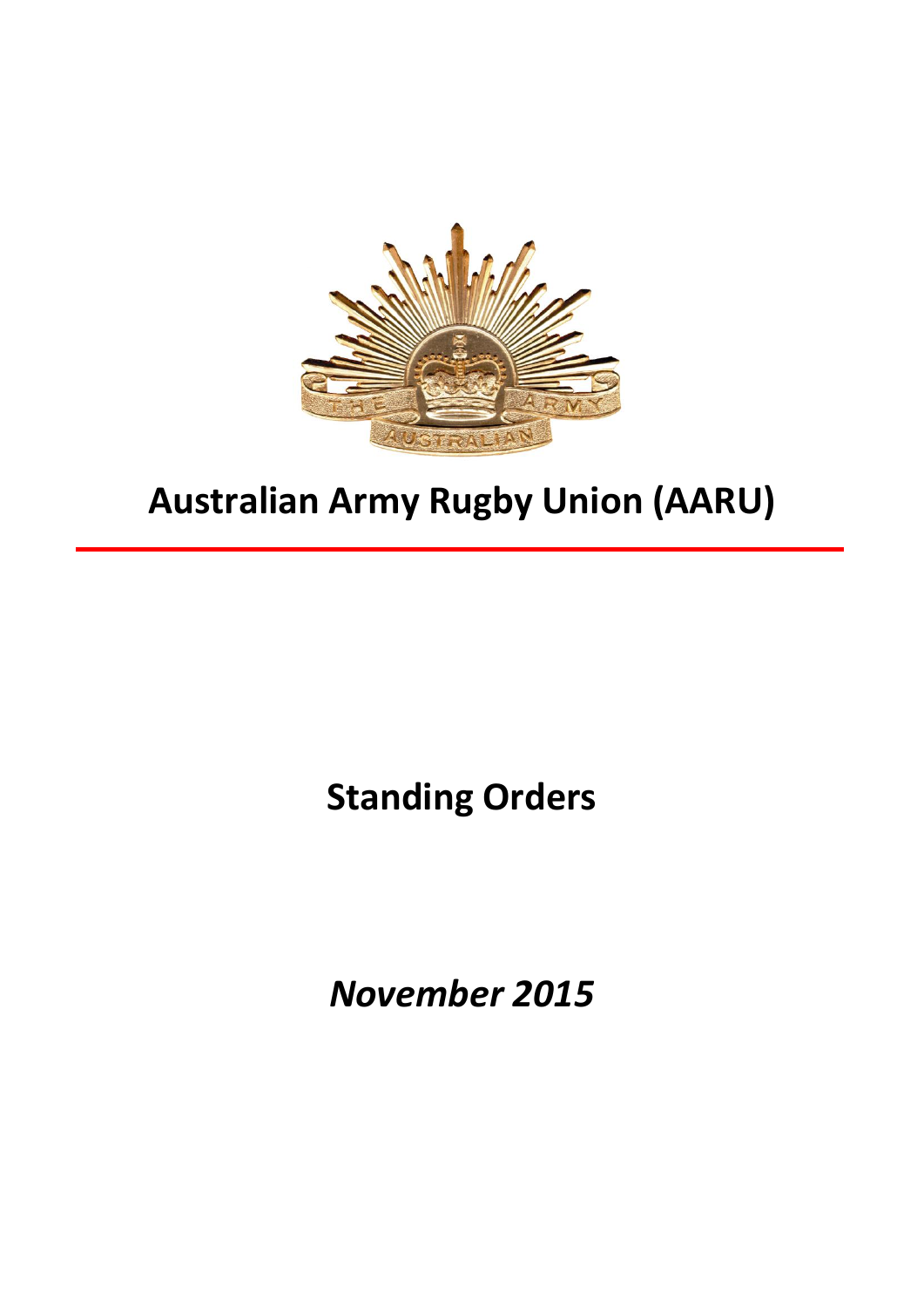#### **Australian Army Rugby Union (AARU)**

#### **Standing Orders**

#### **References**

- A. Defence Instruction (General) PERS 14-2, *Australian Defence Force Policy on Sport,* dated 9 Jun 05.
- B. Army Training Instruction 4-4/10, *Australian Army Policy on Sport*, dated 14 Oct 10.
- C. Defence Instruction (Army) PERS 05-41, *Management of Australian Defence Force Standby Reserves,* dated 13 Apr 05*.*
- D. Defence Instruction (General) PERS 116-12, *Voluntary Unpaid Attendance by Members of Army Reserve*, dated 17 Jul 00.
- E. Defence Instruction (Army) PERS 124-29, *Medical Employment Classification System in the Australian Army,* dated 20 Dec 05.
- F. Defence Instruction (General) PERS 11-2, *Notification of Australian Defence Force and non- Australian Defence Force Casualties*, dated 20 May 08
- G. DCA Directive 05/09, *Interim Administrative Arrangement for ARES members injured during Reserve Service,* dated 23 Mar 09.
- H. Defence Instruction (General) PERS 25-7, Gifts, Hospitality and Sponsorship dated 4 Nov 13.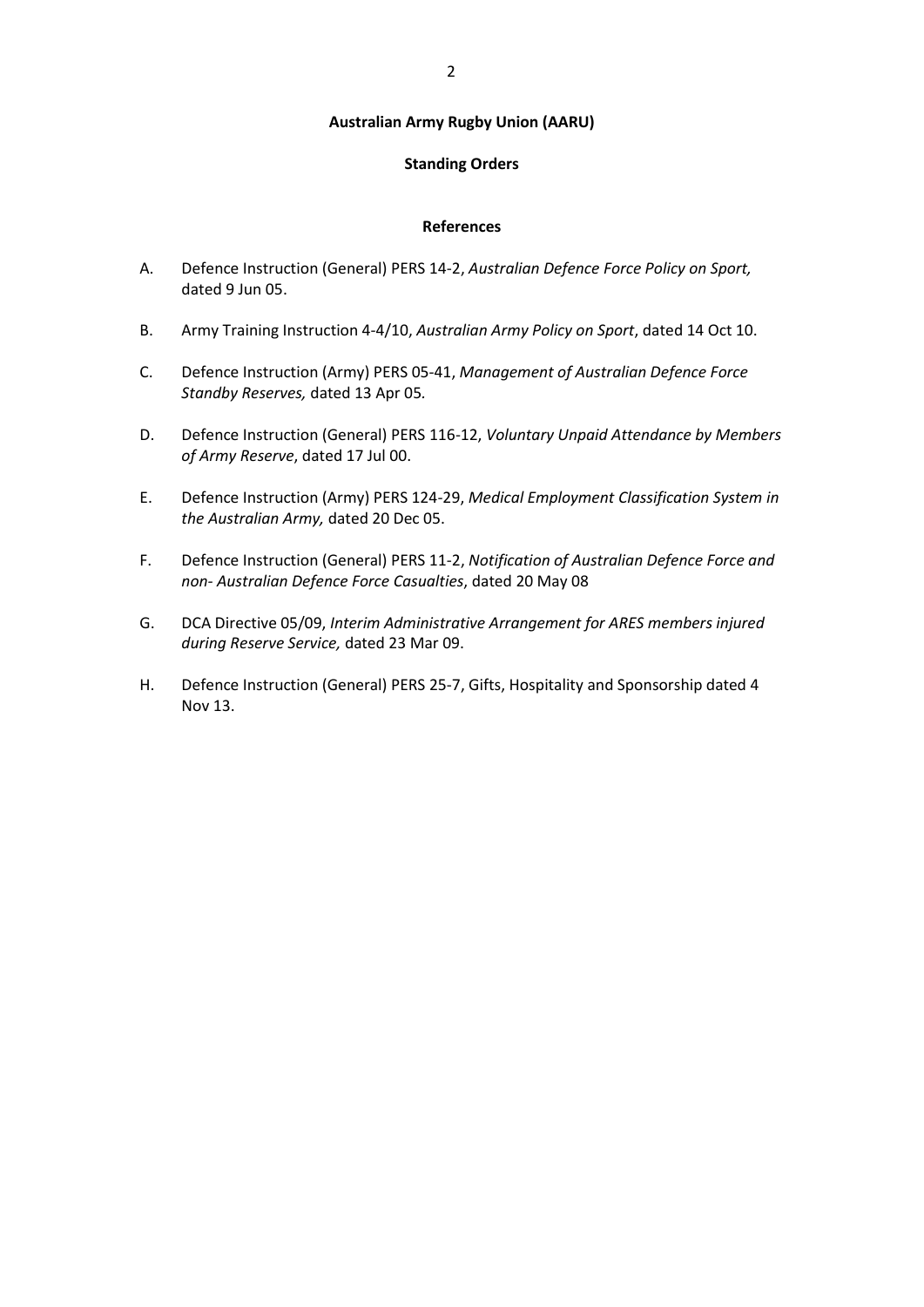#### **Preface**

The purpose of these Standing Orders is to act as a single source document to guide the operation and functioning of the AARU in order to conform to the requirements of all the references.

These Standing Orders are intended to operationalise the AARU Constitution and to act as a single source guide on the functioning of the AARU for players and Management Committee members.

The primary audience for these Standing Orders is the AARU Management Committee.

These Standing Orders are arranged in two parts as follows:

- Part 1 The AARU Organisation.
- Part 2 The AARU Management Committee.

The AARU Vice President for Support is the sponsor for these Standing Orders.

These Standing Orders are to be reviewed and repromulgated periodically.

Suggestions for amendments to these Standing Orders are welcome and can be forwarded directly to the AARU Vice President for Support at [support@armyrugby.org.au.](mailto:support@armyrugby.org.au)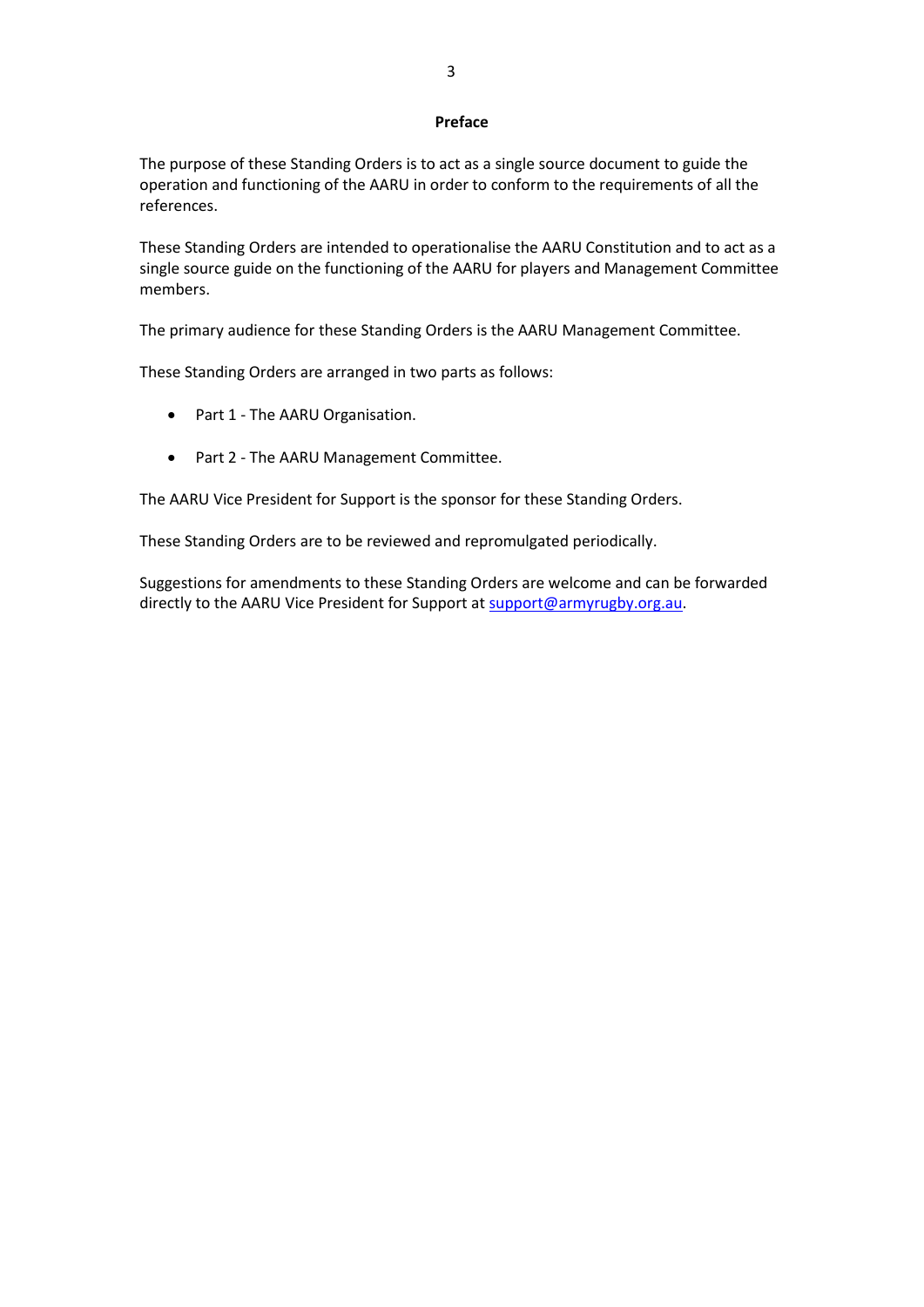### **Part 1 - The AARU Organisation**

### **Introduction**

The Australian Army Rugby Union (AARU) is a self-governing, non-for-profit organisation that invests the non-public monies and in-kind support it receives into the promotion and development of Rugby Union throughout the Australian Army.

The AARU fields both men's and women's senior teams, which are selected from members of the Australian Army. The AARU also provides a vehicle for talented AARU players to be selected for other representative playing opportunities.

Selection for the AARU squad occurs at the annual Inter-Brigade Rugby Competition. The squad then undertakes a period of training before team selection for the annual Australian Services Rugby Competition (ASRC).

The AARU is a member (Single Service Union) of the Australian Services Rugby Union (ASRU), which is an affiliate of the Australian Rugby Union (ARU).

#### **AARU Patron**

The Patron of the AARU is appointed by the President. The Patron is traditionally the Chief of Army.

#### **AARU Vision**

The AARU vision is that the AARU is the pre-eminent Service union within the Australian Defence Force. Our commitment to Safe Rugby, development of the rugby union across Army, development of individual players, financial responsibility and our commitment to our sponsors, ensures that we maintain our competitiveness on the field and will be financially viable into the future.

#### **AARU Mission**

The AARU's mission is to promote and develop Rugby Union throughout the Australian Army.

#### **AARU Values**

The AARU's ethos is based on a set of traditional values that reflect those of the Army: courage, initiative, respect and teamwork.

## **AARU Code of Conduct**

The AARU Code of Conduct is as follows:

*As a member of the AARU, your professionalism, integrity and conduct will reflect not only upon yourself and Army, but also on the ADF, out sponsors and the sport of rugby.* 

*For this reason it is imperative that you conduct yourselves in an exemplary manner at all times whilst participating in AARU activities.*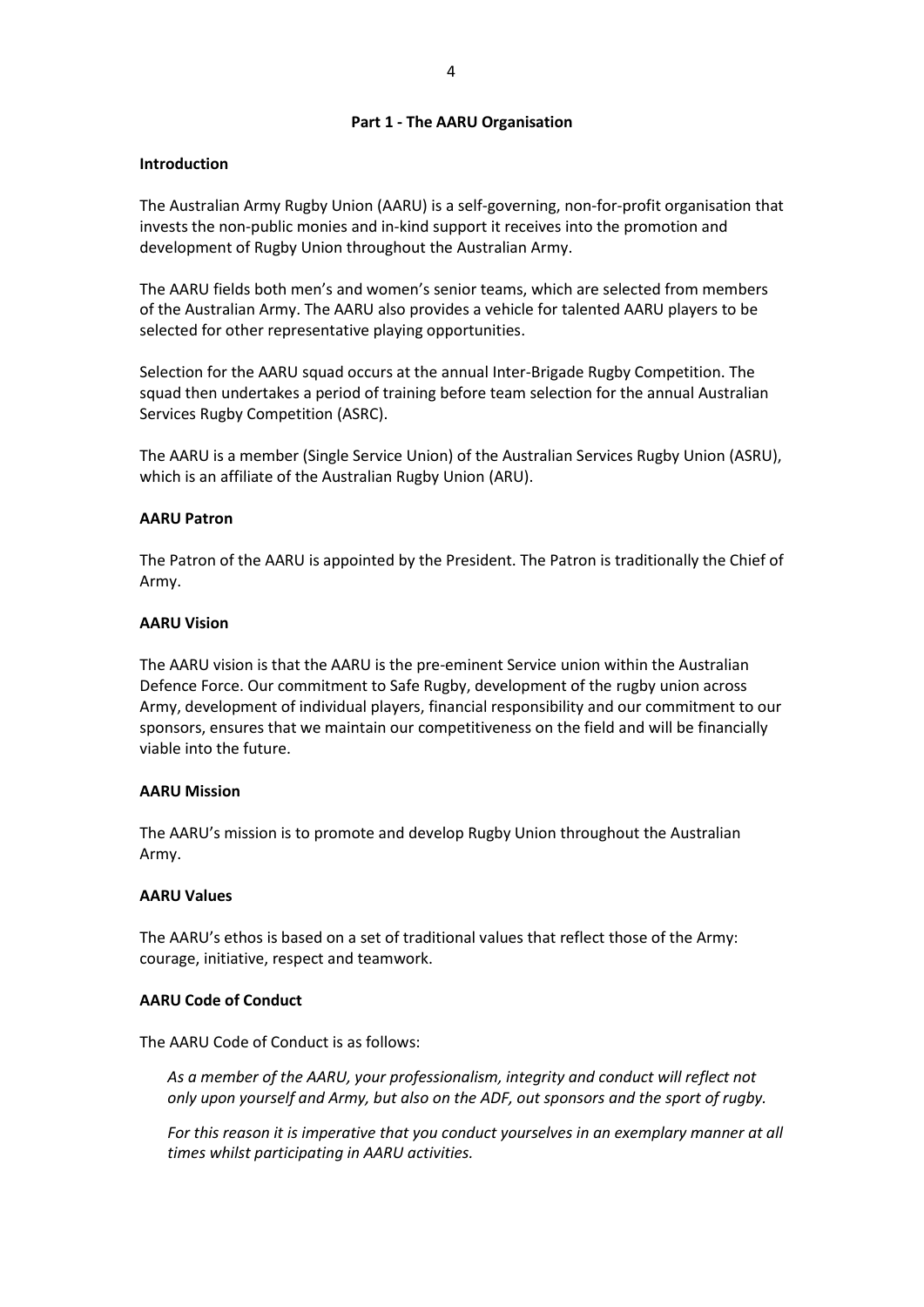*Listed below are some guidelines, which will ensure that members act within the best interests of AARU, competition and the sport of rugby:*

- *RESPECT other AARU members, other teams, players and spectators. Opposing teams are to be made welcome. Good sportsmanship is to be promoted by all members of the AARU. Decisions made by referees are to be respected and games are to be conducted in an environment which promotes competitiveness and fairness.*
- *FOSTER teamwork within the AARU and promote the AARU and the sport of rugby whenever possible.*
- *AVOID any action which may compromise you as a member of AARU or bring into disrepute the reputation of the AARU. Responsible consumption of alcohol is the responsibility of all members of the AARU, particularly committee members. Alcohol and drug abuse leads to a breakdown in discipline, offensive behaviour and may result in more serious repercussions.*
- *SUPPORT the AARU by participating fully in all AARU activities.*
- *ENJOY the camaraderie associated with being a member of the AARU and by competing in the sport of rugby.*

Adherence to the principles detailed in this AARU Code of Conduct will ensure that the AARU will continue to be recognised as professional and competitive organisation. All AARU members have a responsibility to Army, ADF, and our sponsors; but most importantly, to ourselves to ensure that AARU members conduct themselves in accordance with this Code.

### **Best and Fairest**

Each year a best and fairest male and female AARU player who most embodies the AARU values and code of conduct will be recognised.

## **Safe Rugby**

The AARU plays Safe Rugby in accordance with Australian Rugby Union defined best practices and in accordance with the ADSC and ASRU Sports Safety Management Plan (SSMP) for Rugby Union.

## **AARU Stakeholders**

The AARU's stakeholders include:

- The AARU Patron.
- The AARU players.
- The members of the Australian Army.
- The AARU Sponsors.
- The AARU Management Committee.
- The ASRU.
- The National Army Sports Association (NASA).
- The Australian Defence Sports Council (ADSC).
- The Australian Services Rugby Referees Association (ASRRA).
- The ARU (for Safe Rugby).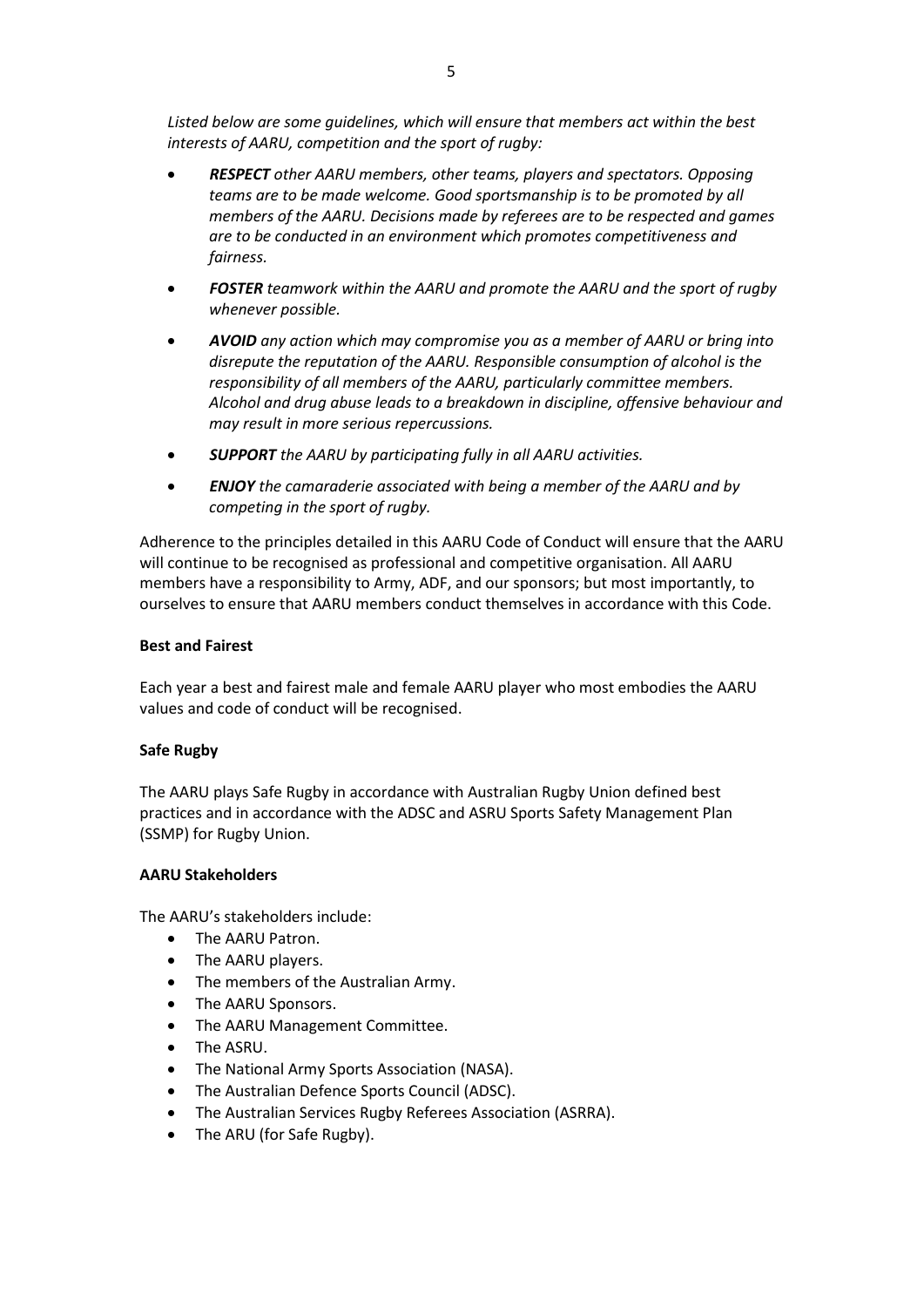## **AARU Goals**

The AARU has six goals as follows:

- **Goal 1.** To promote and develop Rugby Union in the Australian Army in order to attract and develop players, coaches, managers and referees.
- **Goal 2.** To promote the principles of Safe Rugby at all levels across the Australian Army.
- **Goal 3.** To field representative Men's and Women's Teams that are competitive in all matches they play.
- **Goal 4.** To promote AARU within the ADF and to the wider community in order to provides a vehicle for talented AARU players to gain state and national recognition.
- **Goal 5.** To attract sponsors to the AARU and to provide an environment in which AARU is the Service union of choice for sponsors.
- **Goal 6.** To manage the affairs of the AARU in a responsible manner and in accordance with ADF accounting policies and guidelines.

## **AARU Logo**

The AARU logo is the Australian Army Badge combined with "Australian Army Rugby Union".

## **Uniforms**

The normal AARU playing strip is black shorts, Army red socks and an Army red jersey. The alternate AARU playing strip is black shorts, green and gold socks and an Army green and gold jersey. The AARU official event uniform is tan trousers/knee length skirt, black shoes, white shirt, AARU tie and dark blue blazer with AARU embroidered badge.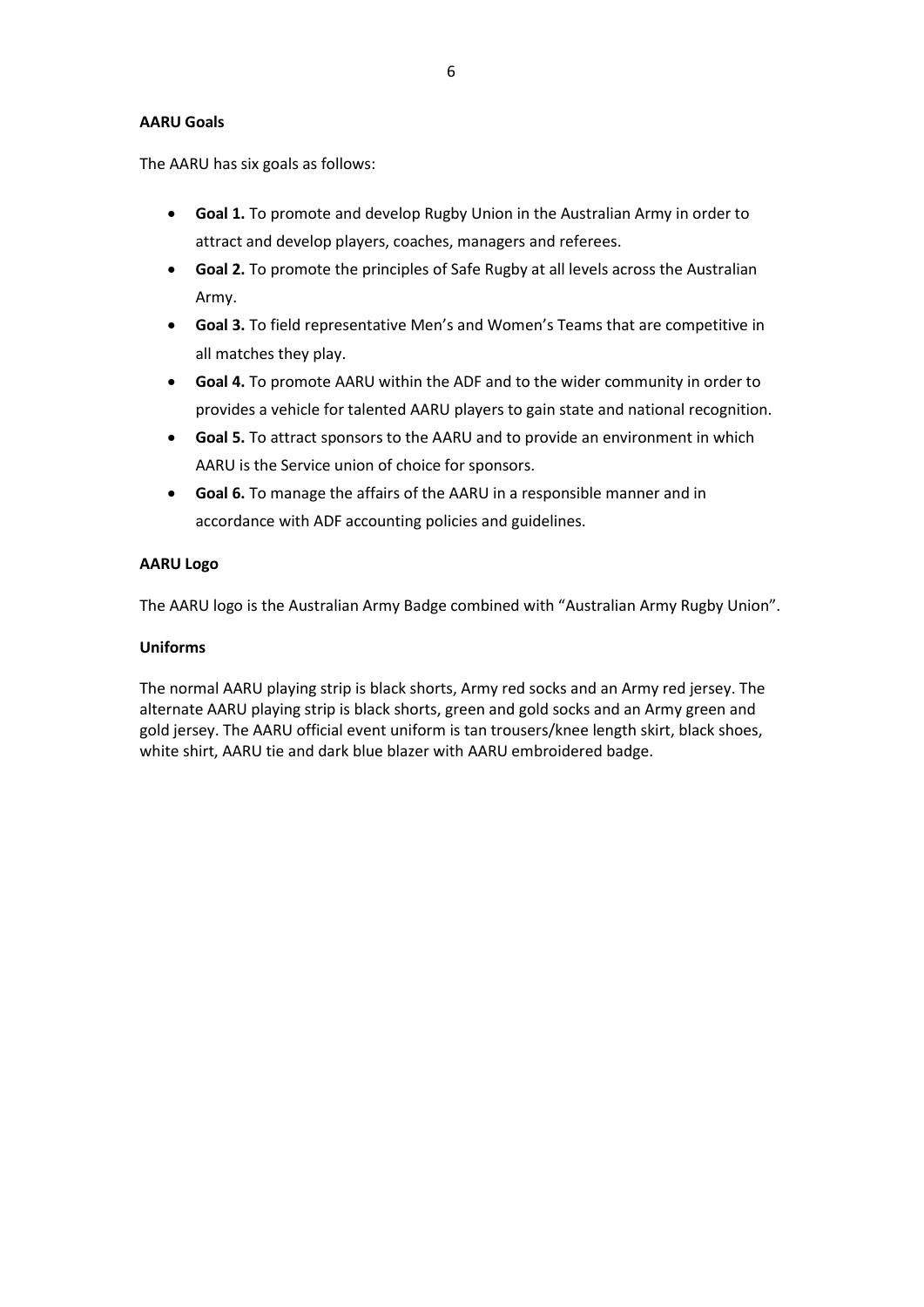#### **Part 2 - The AARU Management Committee**

## **Role**

The role of the AARU Management Committee is to ensure the AARU achieves its goals, mission and vision.

### **Organisation**

The organisation of the AARU Management Committee is at Figure 1.

Figure 1 does not show all the AARU Management Committee appointments.

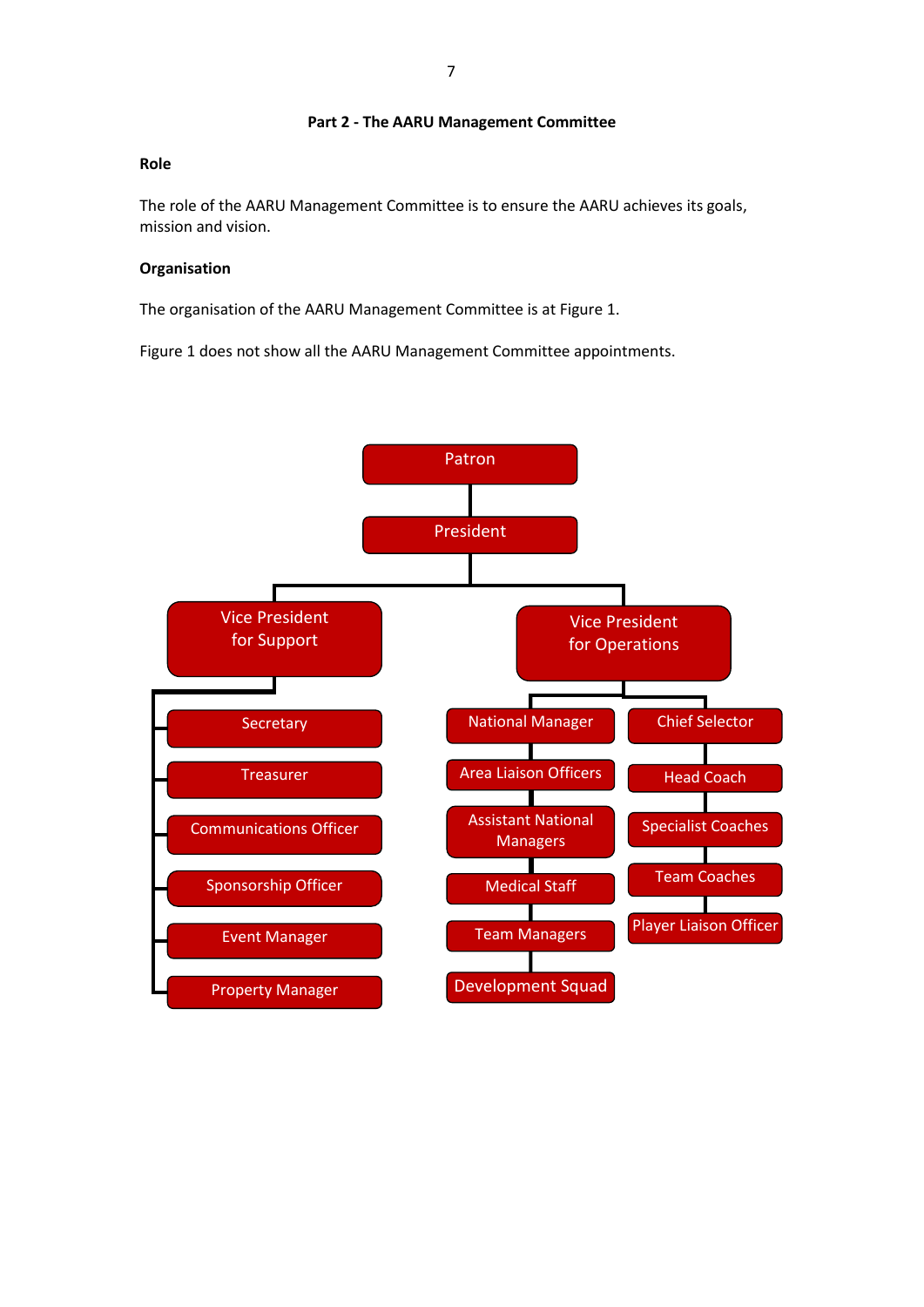#### **AAR Governance Arrangements**

The AARU is a self-governing organisation. It will establish an AARU Management Committee and from the members of the Management Committee also form an AARU Executive Committee. The President appoints the two Vice-Presidents. The two Vice-Presidents appoint other members of the Management Committee.

Merit and enthusiasm for the job, not rank, will be the primary basis for AARU Management Committee appointments.

#### **AARU Management Committee**

The role of the AARU Management Committee is to ensure the AARU achieves its goals, mission and vision. The organisation and functioning of the AARU Management Committee is specified in the AARU Standing Orders. The AARU Management Committee will meet as required.

All the AARU Management Committee appointees will be formally appointed with a letter from the President.

All the AARU Management Committee members are required to provide two months' notice of resignation in writing to the President.

All the AARU Management Committee members who complete at least 12 months of effective service to the AARU will receive a letter of appreciation from the President.

## **Responsibilities**

The responsibilities of each appointment in the AARU Management Committee are at Annex A.

#### **AARU Executive Committee**

From the AARU Management Committee, the AARU Executive Committee comprises the President, the Vice President for Support, the Vice President for Operations, the National Manager, the Secretary and the Treasurer.

The AARU Executive Committee will meet at least twice annually. The Vice President for Support is responsible for the conduct of the AARU Executive Committee meetings. The standing agenda for AARU Executive Committee meetings is at Annex B.

## **AARU Management Committee Philosophy**

The AARU Management Committee members are encouraged to be pro-active and to take the initiative within the parameters of their appointment and responsibilities.

The AARU Management Committee members and players are considered to be 'on duty' when participating in AARU endorsed activities.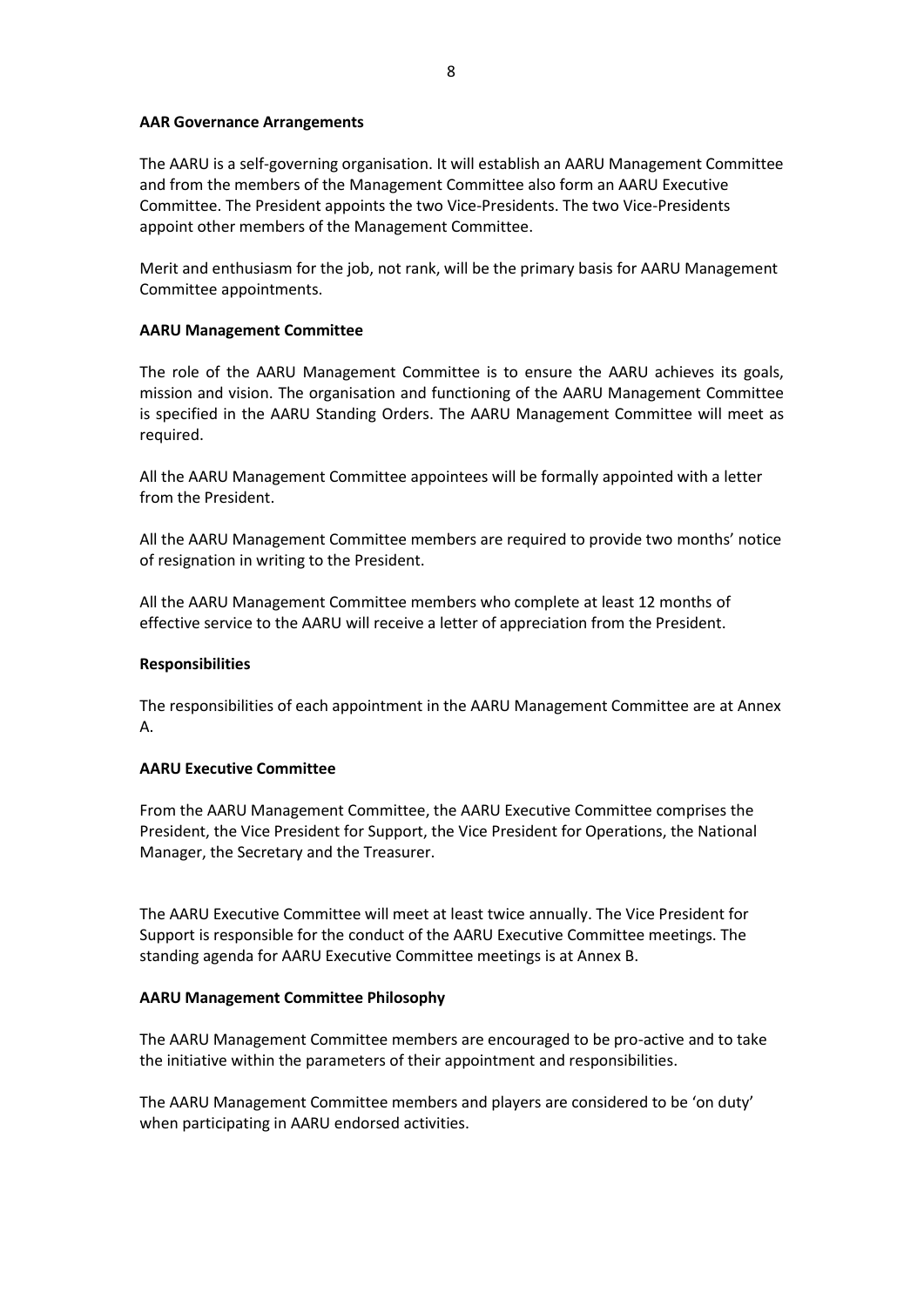The primary means which the AARU Management Committee will communicate with each other is email. All significant correspondence is to be copied to the Secretary for record.

Members of the AARU Management Committee are expected to minimise costs for the AARU by leveraging existing Australian Army and ADF administrative support and garrison facilities wherever practicable.

## **AARU Program**

The AARU Annual Program is subordinate to the ASRU Annual Program. The intent of the ASRU Annual Program is to have a four year cyclic annual program (based on calendar years) that includes the Pacific Nations Military Cup (PACMIL Cup) in year 2 and the International Defence Rugby Cup (IDRC) in year 4. Table 1 outlines the broad ASRU four year cyclic annual Program.

| Year                                                   | <b>Date Window</b>               | Programme                                                |
|--------------------------------------------------------|----------------------------------|----------------------------------------------------------|
| 1<br><b>Single Service</b><br>Union (SSU)<br>Lead Year | Late Apr                         | SSU ANZAC Day match                                      |
|                                                        | Mid - Late May                   | Australian Services Rugby Carnival (ASRC) (2 weeks)      |
|                                                        | Jul                              | ARU Women's National Championships - ASRU Women          |
|                                                        | Subject to option                | "Senior ASRU" match v traditional opponent (1 week)      |
|                                                        | Subject to tour                  | SSU domestic or international tour                       |
| $\overline{2}$<br><b>ASRU</b><br>Lead Year             | Late Apr                         | SSU ANZAC Day match                                      |
|                                                        | Mid - Late May                   | <b>ASRC</b>                                              |
|                                                        | Jul                              | ARU Women's National Championships - ASRU Women          |
|                                                        |                                  | "Emerging ASRU" match (1 week)                           |
|                                                        | Subject to option<br>$Sep - Nov$ | Pacific Nations Military Cup (PACMIL Cup) (3 weeks)      |
|                                                        |                                  | (Aust, NZ, PNG, Tonga, French New Caledonia and Fiji)    |
|                                                        | Late Apr                         | SSU ANZAC Day match                                      |
| 3                                                      | Mid - Late May                   | <b>ASRC</b>                                              |
| SSU                                                    | Jul                              | ARU Women's National Championships - ASRU Women          |
| Lead Year                                              | Subject to option                | "Senior ASRU" match v traditional opponent               |
|                                                        | Subject to tour                  | SSU domestic or international tour                       |
|                                                        | Late Apr                         | SSU ANZAC Day match                                      |
| 4<br><b>ASRU</b><br>Lead Year                          |                                  | <b>ASRC</b>                                              |
|                                                        | Mid - Late May<br>Jul            | ARU Women's National Championships - ASRU Women          |
|                                                        |                                  | "Emerging ASRU" match                                    |
|                                                        | Subject to option                | International Defence Rugby Cup (same years as IRB World |
|                                                        | Subject to tour                  | Cup) (3 weeks)                                           |

|  |  | Table 1 - ASRU Four Year Cyclic Annual Program |
|--|--|------------------------------------------------|
|--|--|------------------------------------------------|

## **Annual Plan**

In order to operationalise these Standing Orders an AARU Annual Plan will be promulgated NLT 31 Jan for that FY. Updated and amended AARU Annual Plans (particularly regarding calendars) will be re-promulgated through the FY - including on the AARU website.

The AARU Annual Plan will include the AARU program of events for the remainder of the FY, the AARU Management Committee appointments and their contact details, the FY budget and any other necessary direction that is not detailed in these Standing Orders.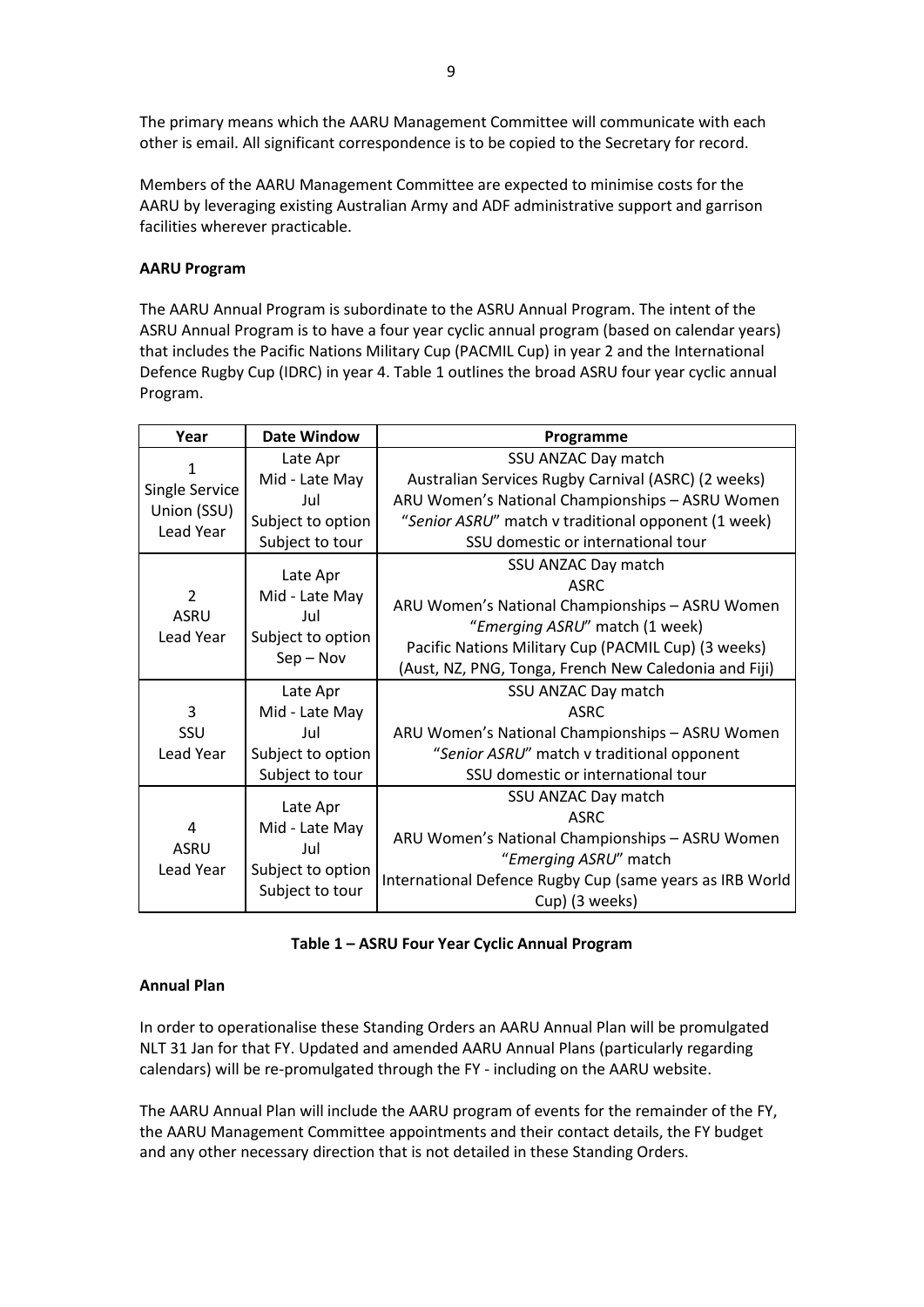The production of the AARU Annual Plan is the responsibility of the Vice President for Operations. The Vice Presidents for Support and Operations are jointly responsible for filling the AARU Management Committee appointments. The Vice President for Operations and the National Manager are responsible for developing the program of events. The Treasurer is responsible for developing the budget.

### **Annual End of Season Function**

The AARU will conduct an Annual End of Season Function for AARU players, AARU Management Committee members and sponsors to recognise the completion of the season. The Event Manager is responsible for the conduct of the Annual End of Season Function.

#### **Uniforms**

AARU Men's and Women's Team players will be issued with the following items of playing strip and kit during concentrations: cap, bag, jersey, shorts, socks and track suit. These items can be retained by players, except for the jerseys and track suits which are to be returned.

At the discretion of the Vice President for Operations, players will be allowed to retain certain items of clothing.

On selection for the Men's and Women's Teams, players will be presented with a maroon AARU tie/scarf.

On appointment Management Committee members will be provided with a green AARU tie/scarf.

Players and Management Committee members will be issued with a dark blue blazer with AARU embroidered badge for the official event uniform during concentrations. The blazer is to be returned..

#### **Financial Management**

The AARU is an independent non-for-profit organisation managed financially as a non-public monies account in accordance with Reference A. The AARU financial management arrangements are at Annex C.

#### **Management of Army Reserve Training Salaries (ARTS), Rations and Incidentals**

The AARU procedures and processes for the management of ARTS, rations and incidentals are at Annex D.

#### **Garrison Support**

The National Manager, with the support of area representatives and team managers, is responsible for requesting garrison support, including the use of service transport and accommodation, rationing, incidentals and the use of grounds.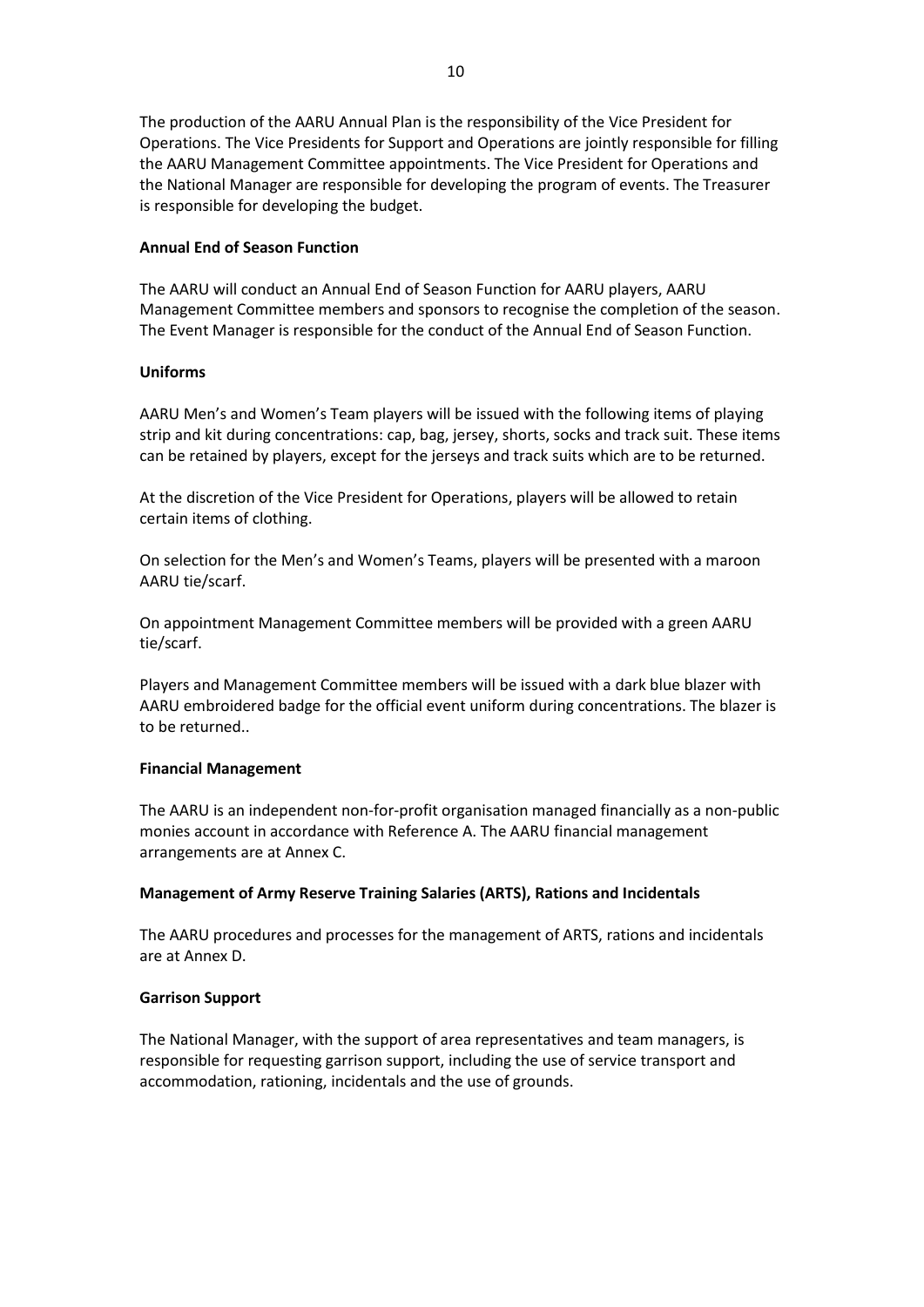## **Travel and Logistics**

Where not utilising Defence supplied services or garrison support, all AARU domestic and international commercial travel support is to be arranged through Lexus Travel (a Gold Sponsor). Only those Management Committee members with an allocated budget can authorise travel using commercial suppliers.

#### **Army Reserve Management**

The AARU relies significantly on Army Reserve (ARes) members as players, coaches and AARU Management Committee positions. The procedures to manage ARes members are detailed in Annex E.

#### **Sponsorship**

The AARU relies significantly on sponsors to operate. The AARU will conform to the requirements of Reference I. Sponsor Agreements will be completed for all sponsors including those that provide non-financial or in-kind services. A sample Sponsorship Agreement is at Annex F.

#### **Communications**

The AARU communications arrangements are at Annex G.

## **Injury Reporting**

Very Serious and Serious injuries (as defined in paragraph 8 of Reference F) are to be reported to DCOORD-A with the information requirement detailed in Annex B of Reference F.

In accordance with paragraph 33 of Reference F, there is no requirement to notify the PEC/NOK for minor illnesses or injuries, including those requiring hospitalisation. In such circumstances the Defence member is to be encouraged to notify their PEC and/or NOK.

## **Discipline**

Disciplinary matters are to be referred to a member's parent or administering unit.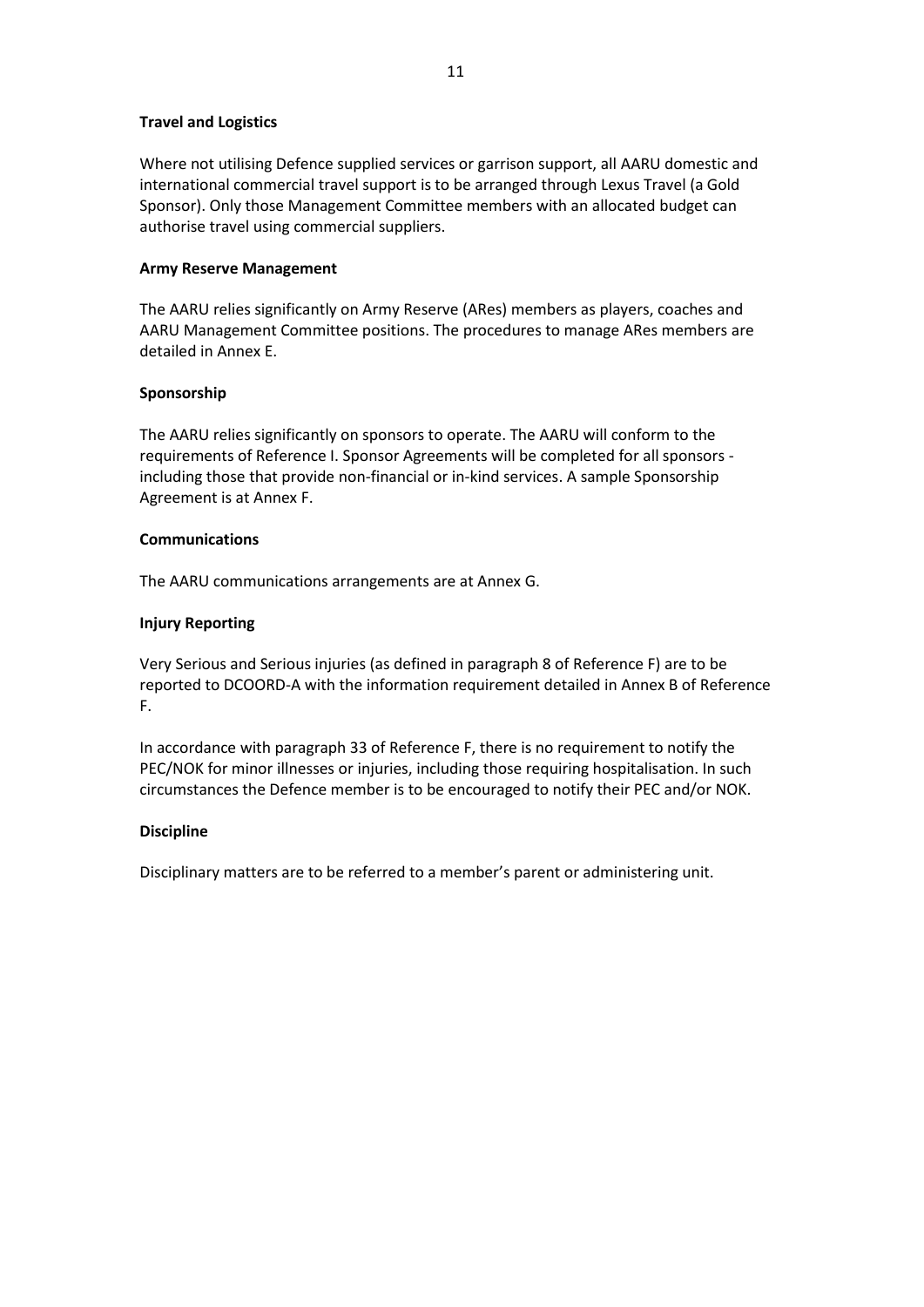#### **Key AARU Management Committee Results**

The AARU must, as a minimum, achieve the following key results annually:

- Field representative and competitive Men's and Women's Teams.
- Be financially viable.
- Be financially accountable.

 $\sim$  $\Omega$ 

**B.N. JAMES, AM, DSM Brigadier** President Australian Army Rugby Union



### **Annexes:**

- A. AARU Management Committee Responsibilities.
- B. AARU Executive Committee Meeting Standing Agenda.
- C. AARU Financial Management Arrangements.
- D. AARU Management of ARTS, Rations and Incidentals.
- E. AARU Army Reserve Management Procedures.
- F. AARU Sample Sponsorship Agreement.
- G. AARU Communication Arrangements.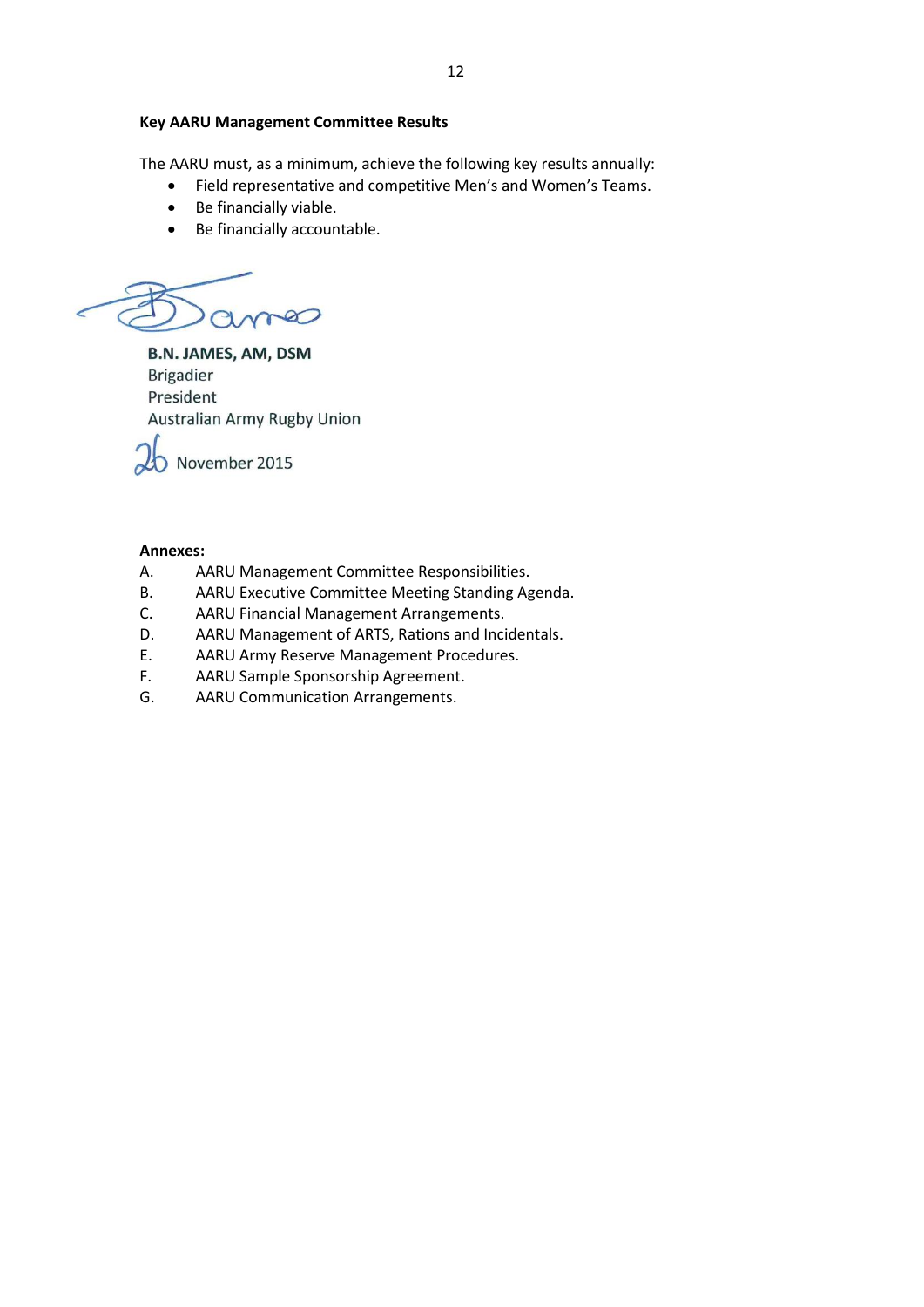#### **Annex A - AARU Management Committee Responsibilities**

#### **President**

Oversee the overall performance of the AARU.

## **Vice President for Support**

- Maintain the AARU Constitution.
- Manage the overall performance of the AARU support functions.
- Integrate support functions with operations functions.
- Schedule and conduct not less than two Executive Committee meetings annually.
- Bid for Army Reserve Training Salaries (ARTS), rations and incidentals.
- Fulfil public affairs responsibilities detailed in Annex G AARU Communications Arrangements.
- Prepare correspondence for the President's signature.

## **Secretary**

- Maintain these Standing Orders.
- Maintain the AARU letter and minute templates.
- Manage all formal AARU correspondence.
- Ensure that the Minutes from all AARU Executive Committee meetings are signed and promulgated to all AARU Management Committee members within 14 days of the AARU Executive Committee meetings.
- Process DA50(4) forms IAW Annex G.
- Draft AARU Annual Report for ASRU AGM.
- NLT 30 Jun annually forecast budget requirements for the following financial year to the Treasurer.

## **Treasurer**

- Maintain the AARU Books of Account on MYOB. Maintain the AARU Sponsorship register..
- When directed, prepare applications for Army and ADF funding.
- Issue receipts, the safe custody, banking and disbursement of all non-public moneys relating to the AARU account.
- With the approval of the Vice President for Support invest AARU monies.
- NLT 30 Jun annually prepares a budget for the following FY.
- Seek approval from the Vice President for Support for expenditure outside the endorsed annual budget.
- Be the main signing officer for banking transactions, the other being the AARU Vice President for Support.
- Prepare a Treasurer's Report for each AARU Executive Committee meeting.
- Prepare accounts for members, their distribution, and subsequent advice to the Vice President for Support of unpaid accounts by the date prescribed for payment.
- Prepare the statement of the financial position of the AARU account and all other accounting books and documents when required for audit.
- NLT 30 Aug annually presents the AARU Books of Account for audit.
- Immediately report to the Vice President for Support any loss, or suspected loss, of the AARU monies.
- Complete annual Australian Tax Office return.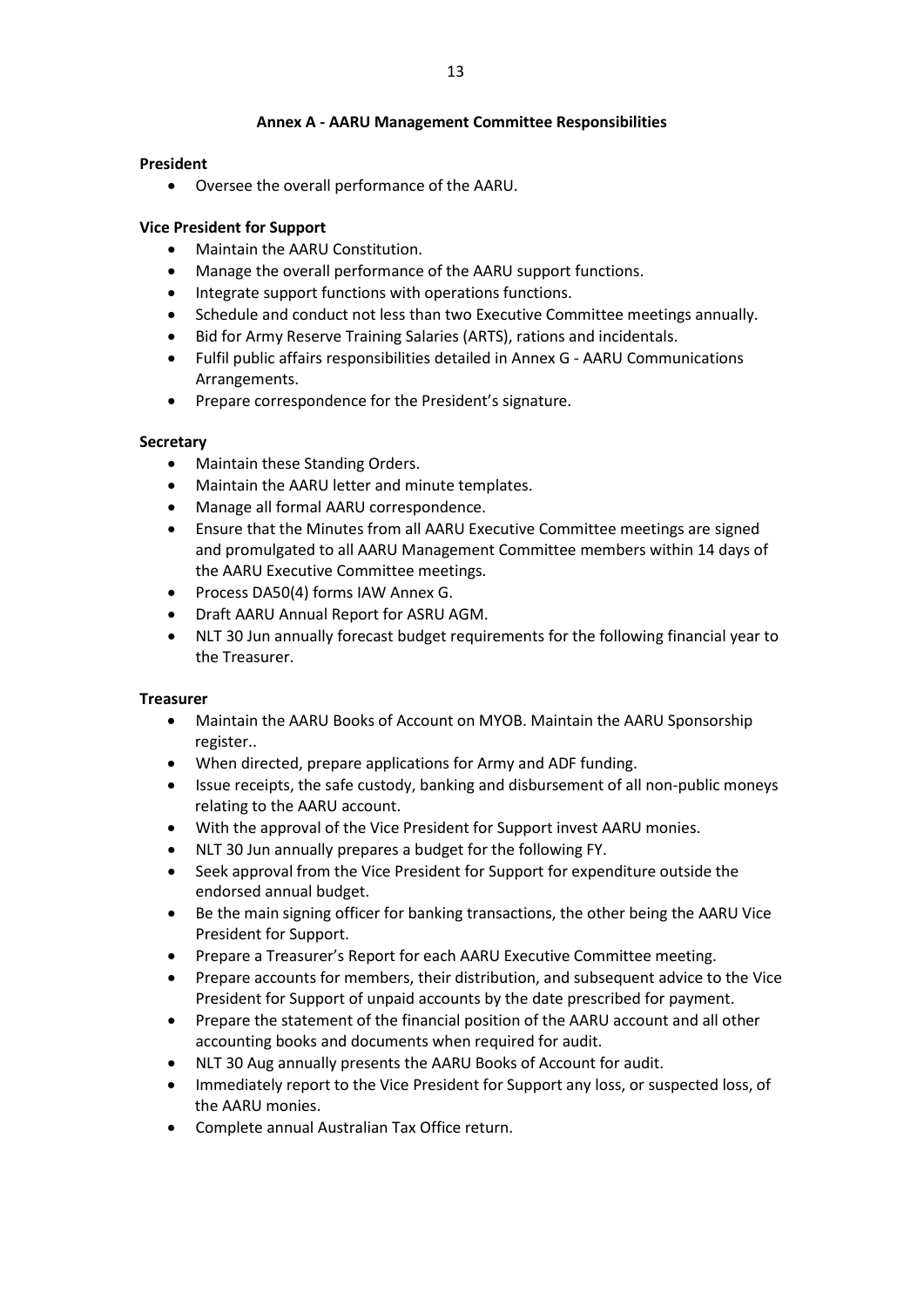## **Communications Officer**

- Manage the content of the AARU website and AARU Facebook site.
- Garner regular coverage of AARU activities in the Army Newspaper.
- Garner media coverage of AARU activities in other media fora.
- Fulfil public affairs responsibilities detailed in Annex G AARU Communications Arrangements.
- By 30 Jun annually forecast budget requirements for the following financial year to the Treasurer.

## **Sponsorship Officer**

- Manage all aspects of AARU sponsorship including recruitment, agreements, passage of information, event invitations, hosting and satisfaction surveys.
- Conduct three sponsor events per CY.
- Coordinate with the Property Manager to ensure that sponsors logos appear on new playing strip.
- By 30 Jun annually forecast budget requirements for the following financial year to the Treasurer.
- Seek approval for sponsorship for that FY from CDF and CA.
- By 31 Jul annually advise the ADSC of the AARU sponsors for that FY.
- Fulfil public affairs responsibilities detailed in Annex G AARU Communications Arrangements.

## **Event Manager**

- Manage all aspects of the annual AARU End of Season Function (including coordination/deconfliction with ASRU end of ASRC function).
- Support the Sponsorship Officer in the conduct of events hosting sponsors.
- By 30 Jun annually forecast budget requirements for the following financial year to the Treasurer.

## **Property Manager**

- Manage all property and equipment owned and operated by the AARU.
- Coordinate with the Assistant National Manager (Administration) for the issue of property and equipment through team managers.
- Maintain a property and equipment ledger and loan book.
- Conduct a 100% rolling spot check of all property and equipment annually.
- Procure and issue AARU ties to players and Management Committee members.
- Procure and issue selected AARU uniform items
- By 30 Jun annually forecast budget requirements for the following financial year to the Treasurer.
- Complete a property and equipment audit NLT 15 Oct annually.

## **Vice President for Operations**

- Manage the overall performance of AARU operations functions.
- NLT 31 Jan annually issue the AARU Annual Plan for the remainder of that FY.
- Integrate operations functions with support functions.
- Fulfil public affairs responsibilities detailed in Annex G AARU Communications Arrangements.
- Represent AARU at ASRU meetings.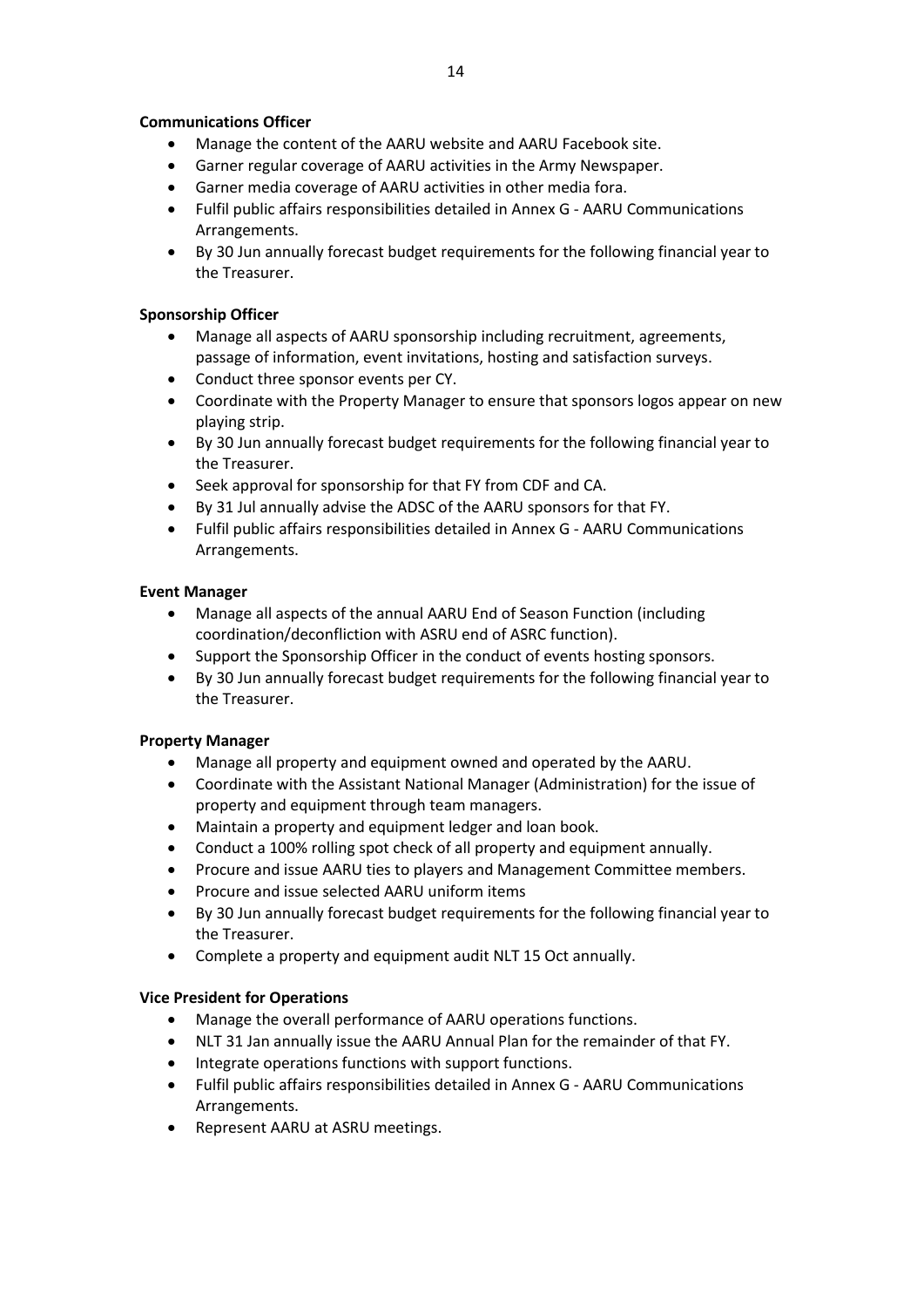## **National Manager**

- Coordinate with the Chief Selector.
- Manage the AARU Annual Program.
- Advertise Development Camps.
- Manage the Team Managers, the Area Liaison Officers, the doctor and the physiotherapist.
- Manage the award of the AARU best and fairest.
- Fulfil public affairs responsibilities detailed in Annex G AARU Communications Arrangements.
- By 30 Jun annually forecast budget requirements for the following financial year to the Treasurer.

## **Area Liaison Officers**

- Responsible for all activities in their respective regions, including the organisation of development camps and local matches.
- Fulfil public affairs responsibilities detailed in Annex G AARU Communications Arrangements.

## **Assistant National Manager (Operations)**

Assist the National Manager with operational aspects.

## **Assistant National Manager (Women's)**

Assist the National Manager with the Women's Team.

## **Assistant National Manager (Administration)**

- Assist the National Manager with administrative aspects including the in-year management of non-financial resources (including ARTS, rations and incidentals) as well as requesting garrison support (including the use of service transport and accommodation, rationing and the use of grounds).
- Produce administrative instructions for the conduct of Development Program camps and the Australian Services Rugby Carnival (ASRC).

## **Team Managers**

- Responsible to the National Manager for all management aspects of their respective team.
- Fulfil public affairs responsibilities detailed in Annex G AARU Communications Arrangements.
- By 30 January each year provide the National Manager with a list of all ARes players they intend to use for the remainder of that FY.

## **Chief Selector**

- Coordinate with the National Manager.
- Manage the Head Coach, Specialist Coaches and Team Coaches.
- Develop the coaching staff.
- Liaise with the ASRU Coaching Director.

## **Head Coach**

• Implement and supervise the AARU coaching program in consultation with the Chief Selector.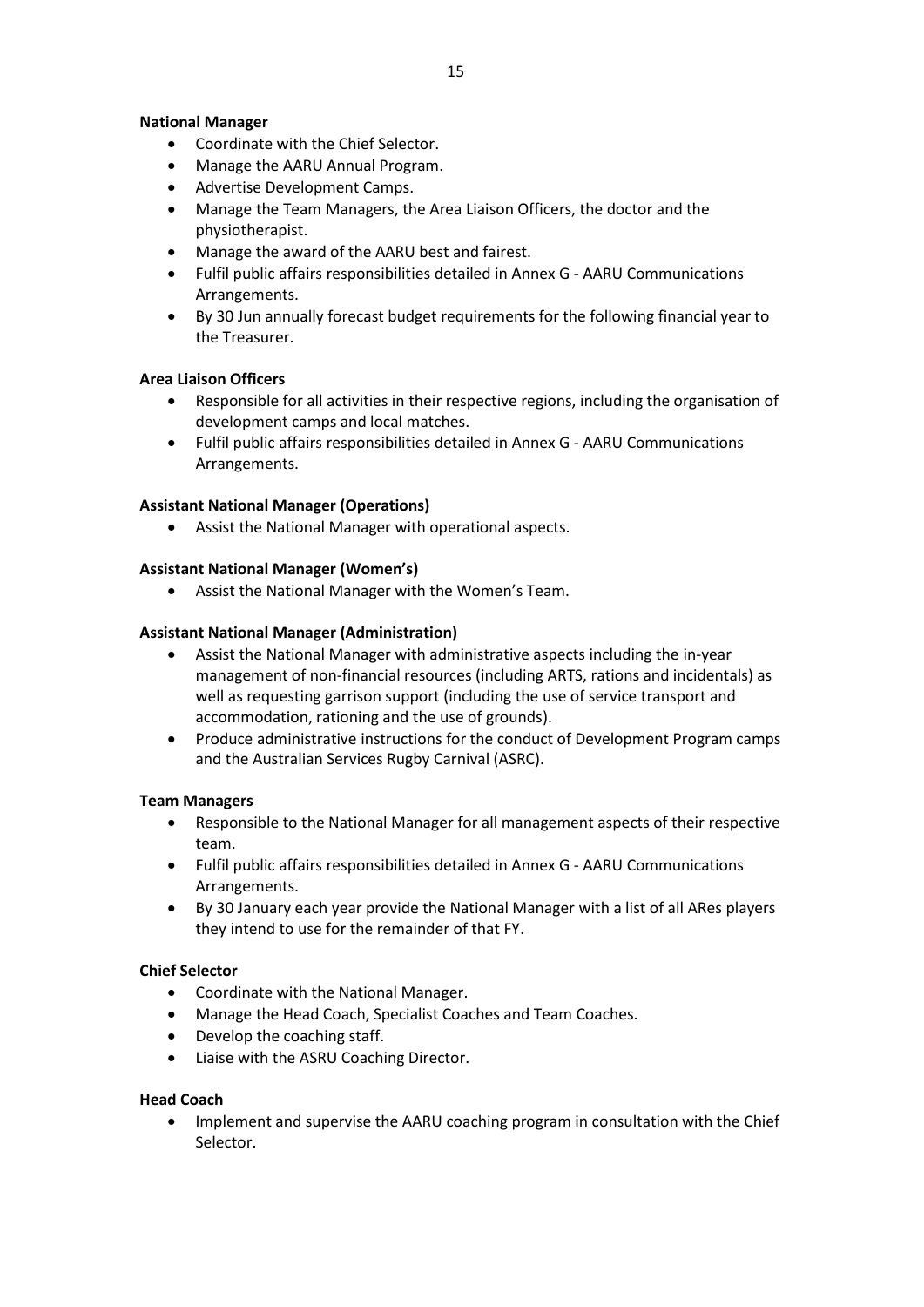## **Specialist Coaches**

Assist the Head Coach with technical skills coaching.

## **Team Coaches**

- Responsible to the Head Coach for all aspects of coaching their respective team.
- Fulfil public affairs responsibilities detailed in Annex G AARU Communications Arrangements.

## **Player Liaison Officer**

- Assist the National Manager with AARU Annual Program coordination.
- Liaise with individual units and players on activity availability.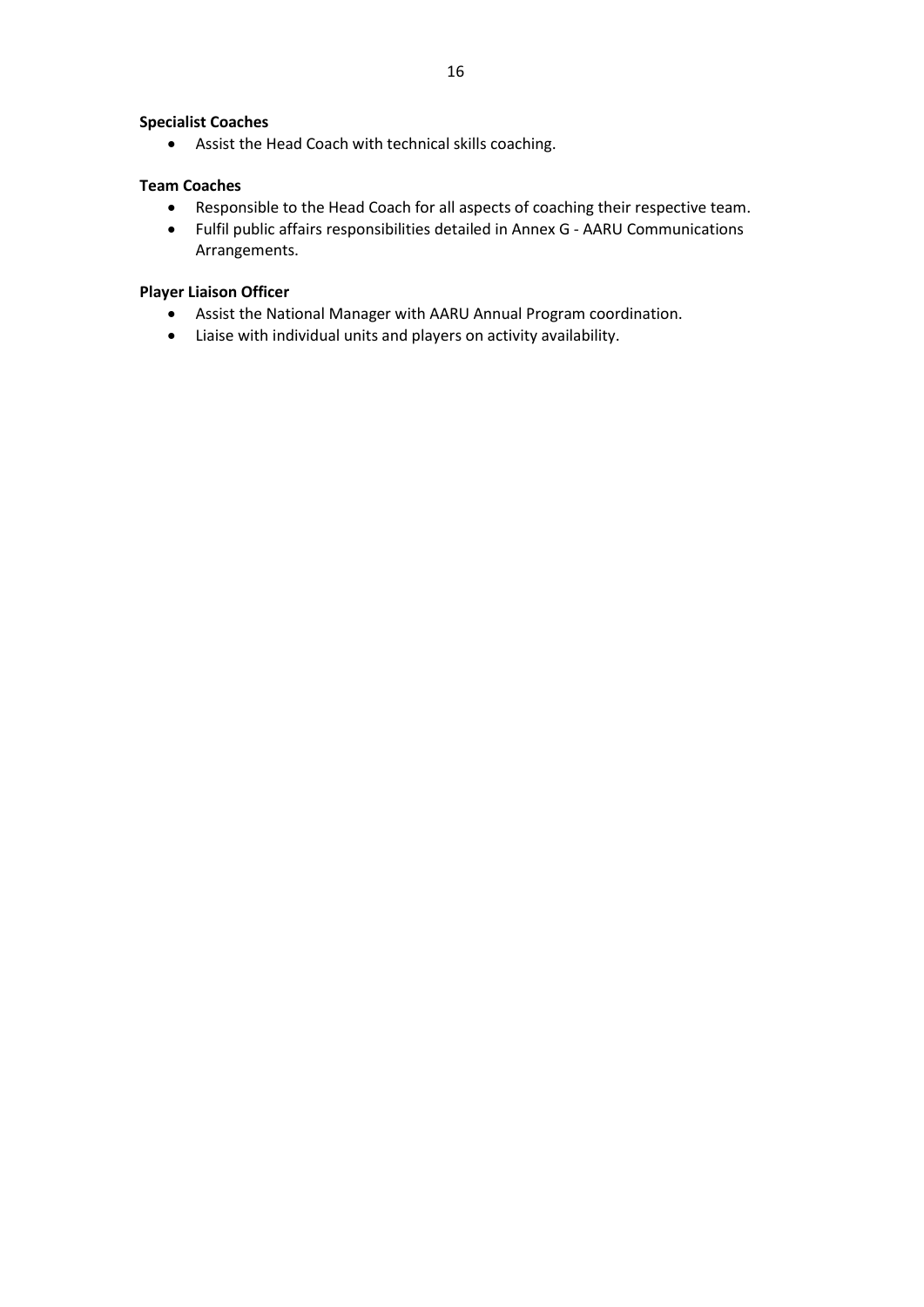## **Annex B - AARU Executive Committee Meeting Standing Agenda**

The AARU Executive Committee Meeting Standing Agenda is as follows:

| Item                                                 | <b>Responsibility</b>                |
|------------------------------------------------------|--------------------------------------|
| <b>Opening Remarks</b>                               | Vice President for Support           |
| <b>Opening Remarks</b>                               | President                            |
| Acceptance of Minute of Previous Meeting             | Vice President for Support           |
| Correspondence In and Out                            | Secretary                            |
| Treasurer's Update (to include account balances,     | Treasurer                            |
| acquittal status, investments and budget variations) |                                      |
| Sponsorship Update (to include sponsor status and    | Sponsorship Officer                  |
| payments)                                            |                                      |
| <b>Operations Update</b>                             | <b>Vice President for Operations</b> |
| National Manager's Update                            | <b>National Manager</b>              |
| <b>Other Business</b>                                |                                      |
| <b>Summary of Outstanding Actions</b>                | Vice President for Support           |
| <b>Closing Remarks</b>                               | President                            |
| Closing Remarks (including time and place for next   | Vice President for Support           |
| <b>Executive Committee Meeting)</b>                  |                                      |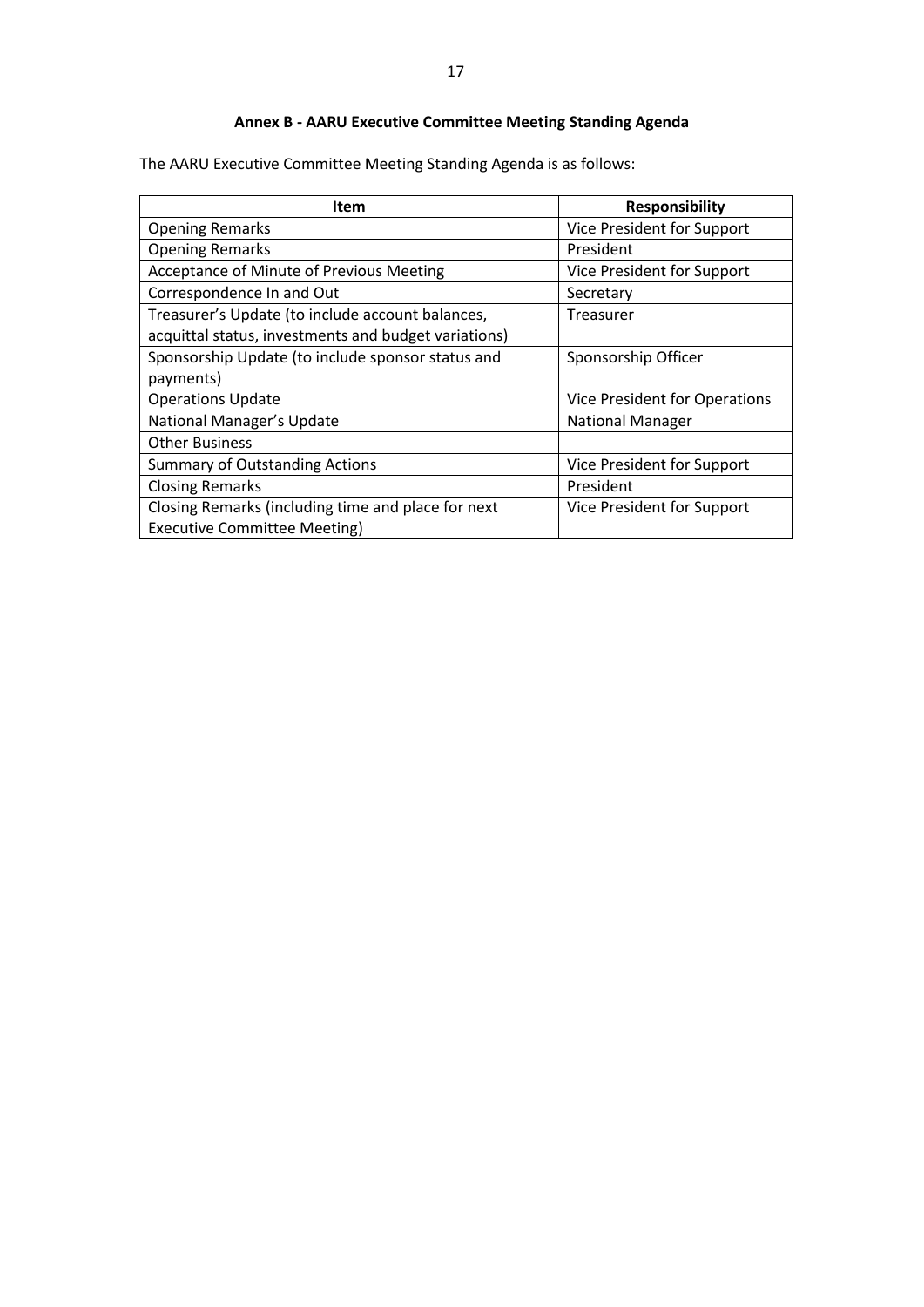## **Annex C - AARU Financial Management Arrangements**

#### **Australian Business Number (ABN)**

The AARU's ABN is 22 380 359 394.

#### **Tax File Number (TFN)**

The AARU does not have a TFN.

#### **Not-For-Profit Organisation**

The Australian Taxation Office recognises that the AARU is a not-for-profit organisation.

#### **Goods and Services Tax (GST)**

The AARU is registered GST.

#### **AARU Accounts**

The AARU will maintain a membership account with DEFCREDIT. The membership account is to have the following subordinate accounts:

| <b>Account</b>                 | <b>Signatories</b>             |
|--------------------------------|--------------------------------|
| <b>AARU General Account</b>    | Vice President for Support*    |
|                                | Treasurer*                     |
| AARU I-Saver/Term Deposit      | Vice President for Support     |
| Account                        | <b>Treasurer</b>               |
| <b>AARU Operations Account</b> | Vice President for Operations* |
|                                | Treasurer                      |
|                                | Operations Member x 2*         |

#### **Debit Cards**

All members annotated with an asterix in the table above will be issued with an account specific debit card.

Budgeted monies will be moved from the AARU General Account to the subordinate AARU Operations Accounts as required.

## **Expenditure**

The following items/services may be purchased by AARU Debit Card holders only if they are directly related to the conduct of AARU business:

In Australia:

- Transport (including flights, vehicle hire and fuel, parking) (only when service transport is unavailable).
- Accommodation (only when service accommodation is unavailable).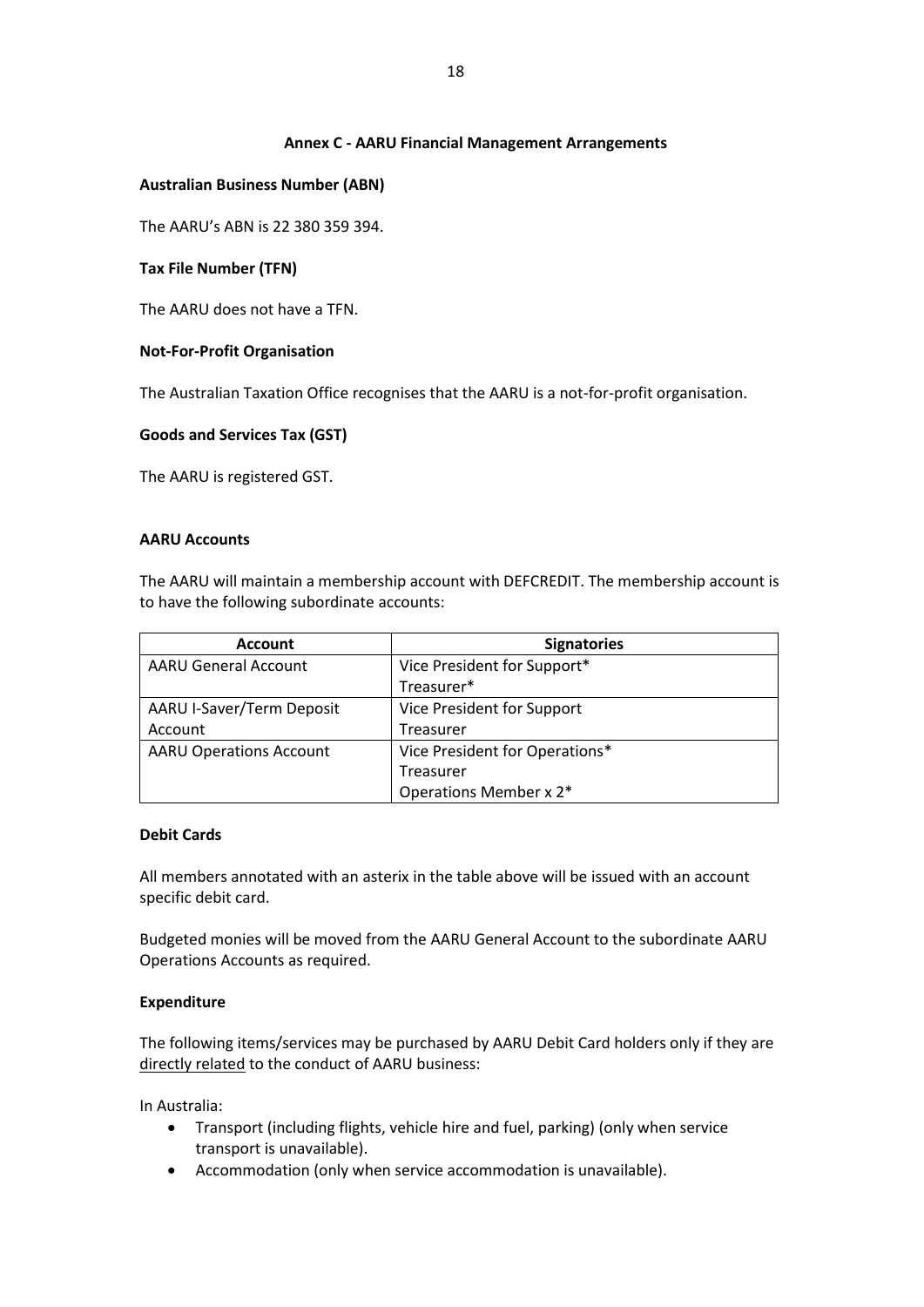- Playing consumables such as tape (where those items cannot be sourced from ADF medical establishments).
- Food and beverages for development camp social function up to \$500 (once per development camp activity only).

On Overseas Tours:

- Transport (including flights, vehicle hire and fuel, parking) (only when service transport is unavailable).
- Accommodation (only when service accommodation is unavailable).
- Special to tour AARU clothing items.
- Playing consumables such as tape (where those items cannot be sourced from RAPs).
- Food and beverages for squad/team social function up to \$800 (once per game).
- Modest presentation gifts to hosts and opposing teams (including engraving).

Expenditure on any other items/services is to be approved by one of the Vice-Presidents.

The following items/services are NOT to be purchased by AARU Debit Card holders:

- Food and beverages outside of the circumstances above.
- Other sundry costs.

## **Reconciliation of Debit Cards**

It is the responsibility of each individual debit card holder to fully acquit the expenditure of monies from their debit cards and accounts. This will be completed once all receipts have been produced to the Treasurer with a signed Payment Voucher.

## **Investments**

Non-public moneys may only be invested on a recommendation of the Committee of Management which is approved at an executive committee meeting and with the concurrence of the Vice President for Support. Investment may be made in securities that have trustee status under State or Federal Law or with Building Societies and Credit Unions that are members of the appropriate State or Federal association which provides a collective financial guarantee for all participating members.

## **AARU Account Audit**

The AARU accounts will be independently audited at the completion of each FY.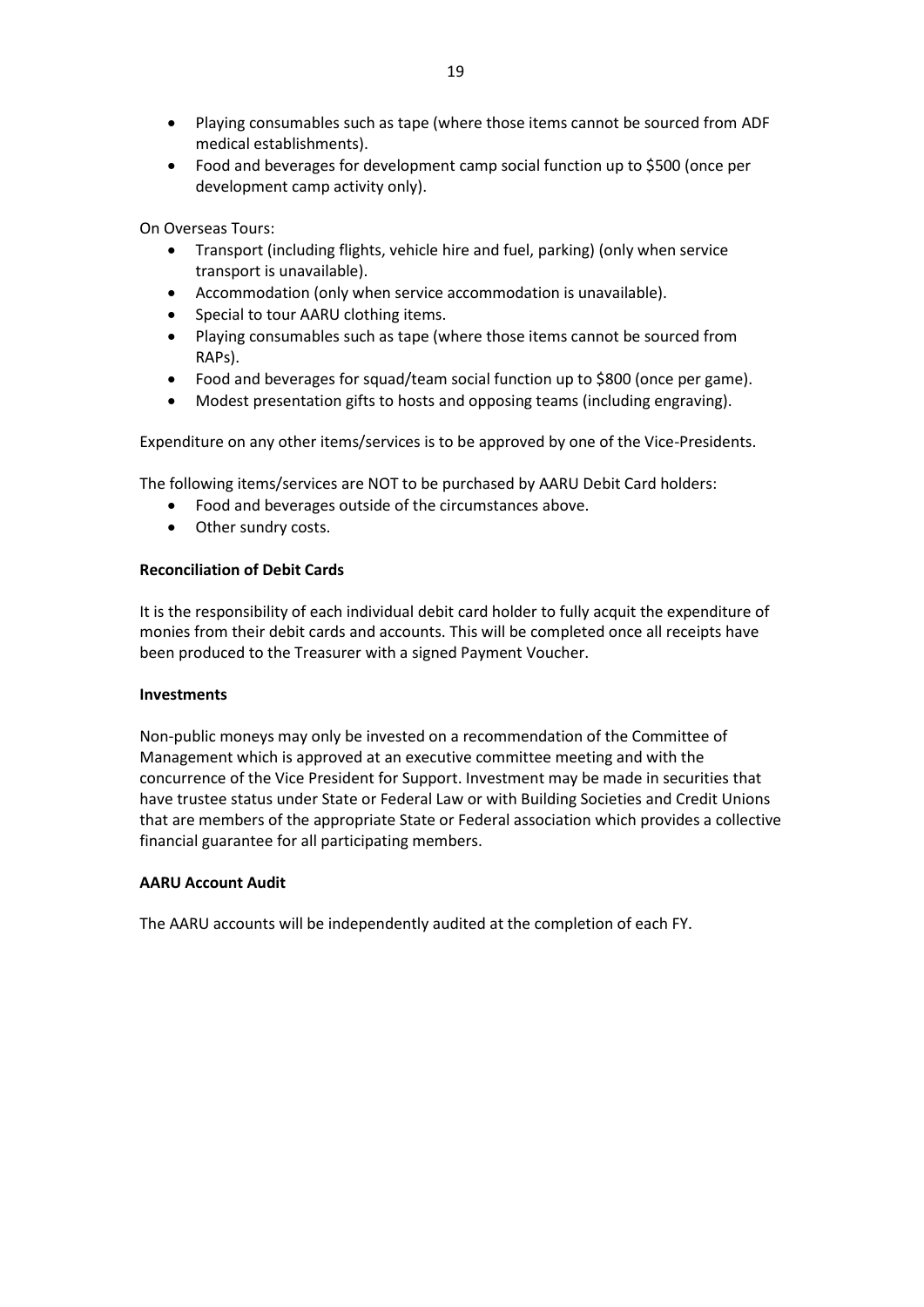### **Annex D - AARU Management of ARTS, Rations and Incidentals**

The AARU is dependent on Army Reserve Training Salaries (ARTS), rations and incidentals allocated by Army.

#### **Policy**

ARTS are used to partially compensate Army Reserve (ARes) members fulfilling Management Committee appointments for their time.

Rations are provided to players and Management Committee members at endorsed AARU activities.

Incidentals are a Department of Defence entitlement and will be paid to players when the AARU has funds allocated.

ARes players are expected to have their ARTS and Travel Allowances paid by their parent unit.

#### **Management Processes**

The AARU will conform to the requirements of Reference B regarding the forecasting, management and accounting of ARTS, rations and incidentals.

The AARU Assistant National Manager (Administration) will manage all aspects of ARTS, rations and incidentals on behalf of the AARU including allocation, in-year management, inyear supplementation and acquittal.

The procedures to manage ARes members is detailed in Annex G. ARes members with approved DA50(4) are to submit an attendance diary to their Team Manager. Team Managers are to endorse ARes attendance diaries and forward them to the AARU Assistant National Manager (Administration).

Team Managers are to complete AC985 Claim for Travelling Allowance for incidentals for members and forward them through the National Manager to the AARU Assistant National Manager (Administration) for approval and payment.

## **Cost Centre Code (CCC)**

The AARU's CCC is 322540.

### **ROMAN Vendor Number**

The AARU's ROMAN Vendor Number is 1081966.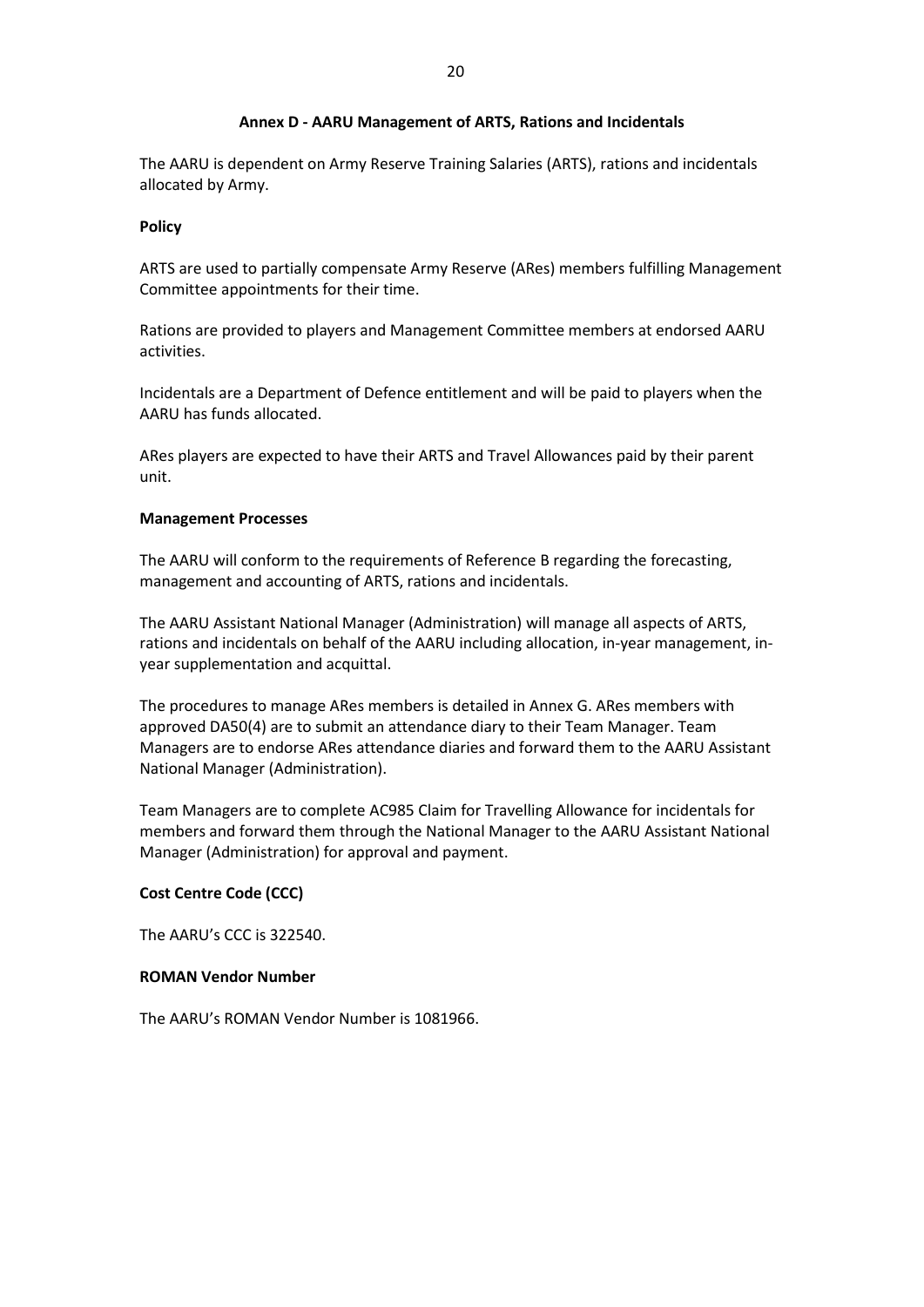## **Annex E - AARU Army Reserve Management Procedures**

The AARU has historically utilised Army Reserve (ARes) personnel as players as well as to fill key Management Committee appointments. This annex details the process and responsibilities for the management of ARes members.

## **Definitions**

The following definitions are used within this annex:

- **Active Reservist (AR).** An ARes member posted against an APN within a unit or Defence organisation.
- **Standby Reservist (SR).** An ARes member posted to the Standby Reserve.
- **Endorsed Activity**. A training camp, match, carnival or other specified activity included in the AARU Annual Plan or approved in writing by the Vice President for Operations.

## **Duty Status**

Reference A specifies that "Commanding Officers (COs) may permit their Reserve members to participate in ADF sporting activities, having considered the core responsibility of Reserve members, budget/resource restrictions and the limited time a Reserve member has available to serve in a given year. Given these limitations, COs may decide:

- not to allow participation in a sporting activity in order to meet core employment and capability priorities;
- to approve voluntary, unpaid attendance that allows the member to be eligible for compensation arising from injury; or
- to approve paid attendance utilising their ship/unit's allocation of Reserve Training Salaries."

Reference B specifies that Army personnel who participate in approved sports, such as Army Rugby, are required to be "on-duty" to ensure Comcare jurisdiction and access to compensation. In order to ensure the "on-duty" status COs are required to authorise ARes personnel to participate in the sporting activity. This approval grants conditions of service for members and allows for payment of Army Reserve Training Salaries (ARTS).

All ARes members approved to participate in an AARU Endorsed Activity are deemed to be 'on duty'.

## **Approval Process and Responsibilities for Players who are Active Reservists**

Only AR members classified MEC 1 or MEC 2 are to be offered reserve employment as players with the AARU. While Management and Coaching appointments will be ratified separately, Team Managers are to provide the National Manager a list of all players intended to be used by NLT 15 Feb each year for the upcoming season. The player list is to be accompanied by the written confirmation from the member's CO that they will be released, that the member has sufficient ARTD and that the member's unit will provide the ARTS and Travel Allowance for the member to participate in AARU endorsed activities.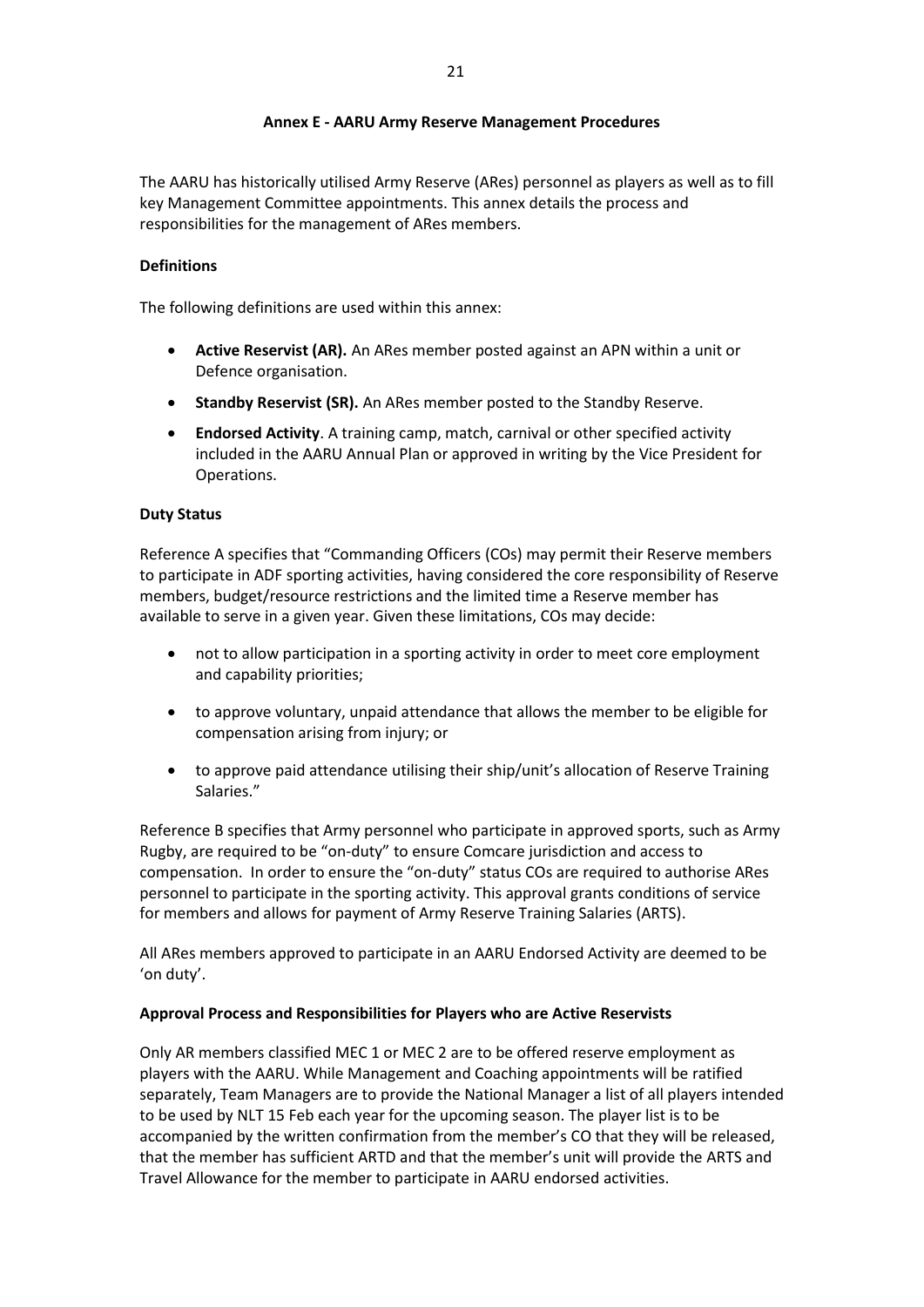## **Approval Process and Responsibilities for Management Committee Appointments who are Active Reservists**

AR members seeking to fill AARU Management Committee appointments are to provide written confirmation from the member's CO that they will be released, that the member has sufficient ARTD and that the member's unit will provide and ARTS and Travel Allowance for the member to participate in AARU endorsed activities.

## **Approval Process and Responsibilities for Standby Reservists**

SR members are only permitted to participate in management or coaching appointments. SR members employed with the AARU are to have a MEC status that allows them to perform the duties required in that appointment. An approved Form DA50(4) is the mechanism for SR members to parade and comprises two components:

- Part 1 *Application for DA 50(4) Support;* and
- Part 2 *Undertaking by a Member of the Australian Army Reserve Pursuant to Sub-Section 50(4) of the Defence Act 1903.*

The DA50(4) specifies the period the SR member is approved to parade within and the maximum number of days the SR member may parade within that period. Attendance outside the approved period or in excess of the number of days approved in the DA50 is not authorised. The DA50(4) is to be approved by the relevant delegate prior to commencing to participate in AARU activities. The process to be followed is:

- SR member raises the DA50(4) and provides to the Vice-President for Support for approval of Part 1. The SR member is to ensure a copy of their MEC status accompanies the DA50(4). When completing a DA50(4) the SR member and the Vice-President for Support need to ensure:
	- The period specified in the DA(50) is broad enough to cover all activities the SR member will participate in, and
	- The numbers of Army Reserve Training Days (ARTD) is sufficient to cover off on all the activities required. If in doubt the period and number of days should be increased to reduce risk.
- The Vice-President for Support sends the DA50(4) with MEC status to the Secretary to finalise approval of Part 2 through the respective Career Agency (APA or DOCM-A).
- Once the DA50(4) is approved the Secretary provides a copy to the Assistant National Manager for Administration and advises the member and Vice-President for Support.

## **Payment of Army Reserve Training Salaries (ARTS)**

The payment of ARTS all SR and AR members against approved AARU actives is facilitated through an AE126 – *Reserve Attendance Diary*. It is an individual member's responsibility to complete the AE126. Once completed the following process should be applied: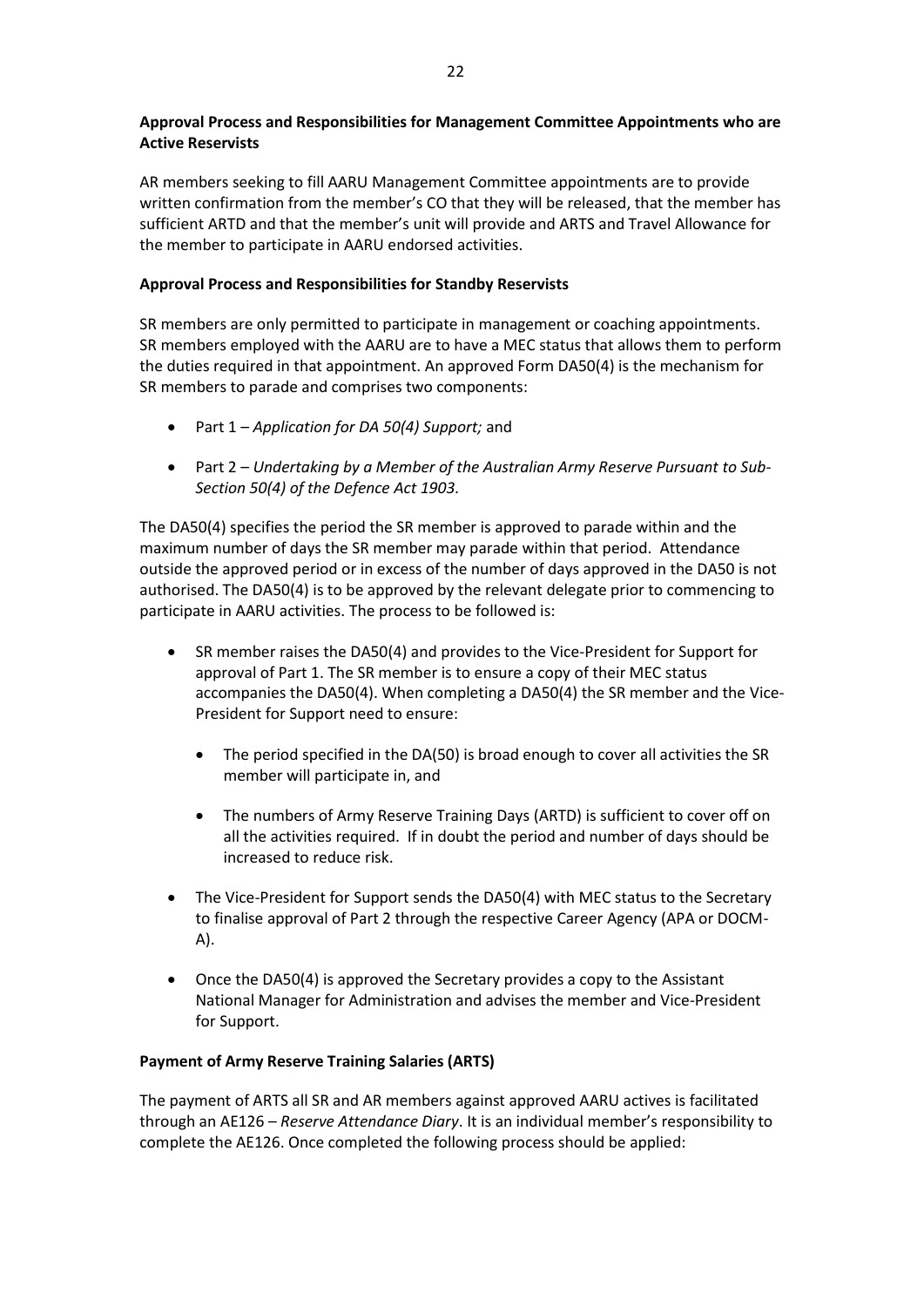- For AR players, if the CO has agreed to sponsor payment of ARTS for participation in AARU in activities the attendance diary should be endorsed by the Team Manager and returned to the members unit for approval and processing.
- For SR and AR coaches and managers, individuals are to raise an AE126 and forward an e-copy (web-form based only – no scanned copies) to the Assistant National Manager for Administration for review who will complete the staff check and insert financial codes prior to returning to the member to sign. Once signed the member is to return it to the Assistant National Manager for Administration for approval and processing by emailed Adobe pdf file (preferred) or fax.

For AR players whose participation is based on voluntary attendance approved by the CO then there is no requirement for an AE126 to be raised. However, the AARU Committee may consider seeking additional ARTS funding from FORCOMD to pay AR players who have participated on a voluntary basis. This decision by FORCOMD is routinely made at the end of the FY and is based primarily on ARTS funds being available.

#### **Injured ARes Personnel**

The management of injured ARes personnel is to be conducted IAW Reference G.

It should be noted, however, that authorisation of 'on duty' status does not guarantee compensation. For example, the *Military Rehabilitation and Compensation Act 2004*  precludes coverage in circumstances involving, but not limited to, serious and wilful misconduct, intentional self-infliction of injury, unreasonable exposure to abnormal risk of injury and the influence of drugs or alcohol, or where the injury arose from a serious breach of discipline. Similar provisions are made in the *Safety, Rehabilitation and Compensation Act 1988* and the *Veterans' Entitlements Act 1986*, which were in place prior to 01 July 2004.

In all cases where members are injured or incapacitated while participating in Army or Defence sport, they are advised to submit a compensation claim in accordance with the relevant Compensation Act so that liability can be assessed. Notwithstanding the Acts, no categorical assurance can be provided that injured personnel are automatically entitled to compensation if they are injured or incapacitated *while* participating in an Army or Defence sport. The determination as to whether or not compensation is payable is a matter for the compensation delegate. Each case will be considered on its merits.

Adherence to the guidelines established in Reference GH, will maximise the success of a member's claim and ensure the member's financial disadvantage from being injured is minimised.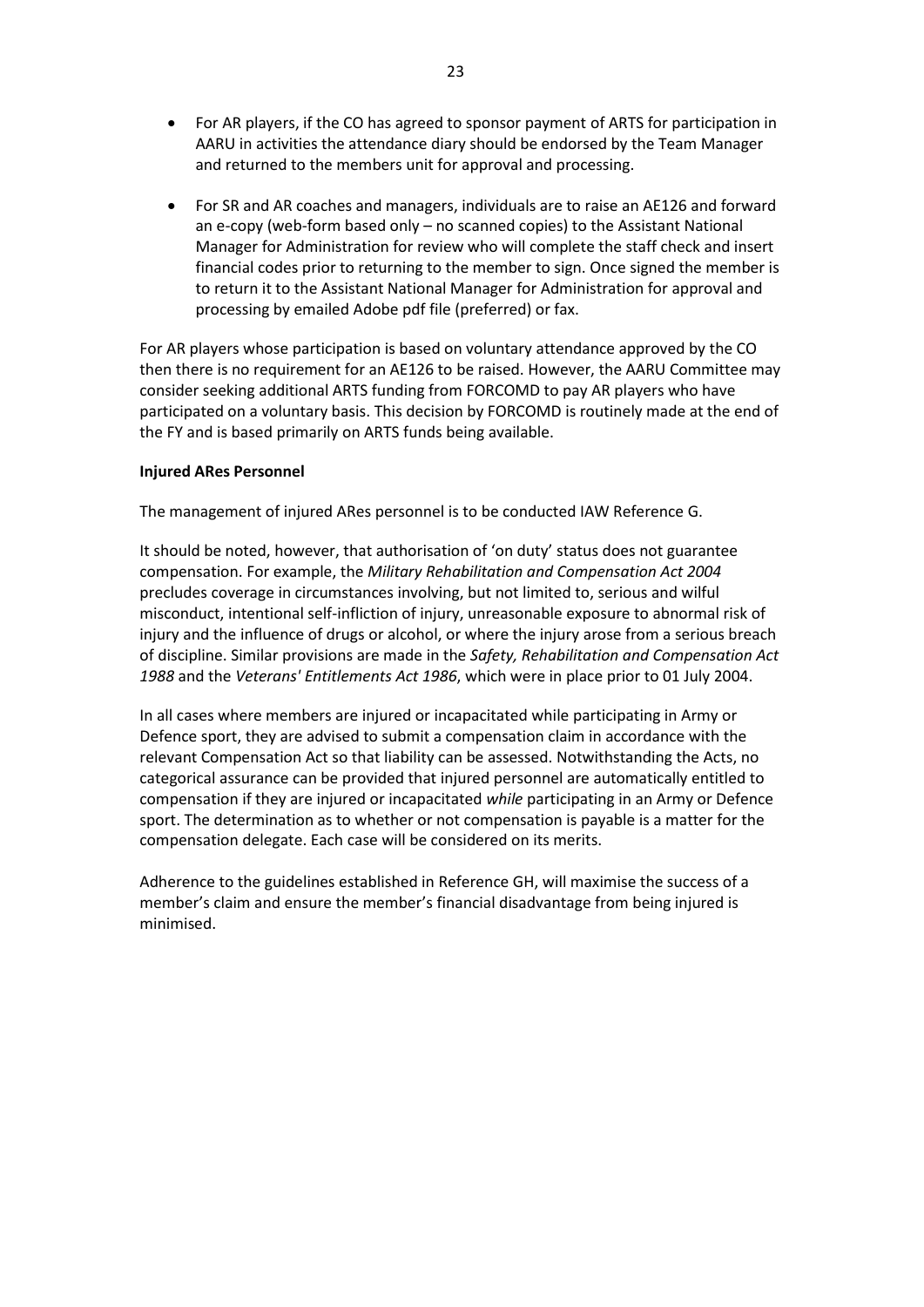#### **Annex F - AARU Sample Sponsorship Agreement**

SPONSORSHIP AGREEMENT Gold Sponsor

This document confirms the sponsorship agreement between XXXXX and the Australian Army Rugby Union (AARU).

#### **TERMS OF SPONSORSHIP**

Annual Sponsorship:  $\frac{1}{2}$  \$20,000.00 Term of Sponsorship: Open Commencement Date: 1 July 20XX

#### **CONDITIONS OF SPONSORSHIP**

*As a Gold Sponsor you will receive the following:*

*An invitation for three to be hosted at the annual Inter-Brigade Rugby Union Competition held in early May. This round-robin competition is between each of the Army's regular brigades and is conducted over four successive days. It includes men's and women's teams.*

*Ground announcements recognising your sponsorship (where existing agreements allow).*

*An invitation for three to be hosted in the VIP section at the annual Australian Services Rugby Union Carnival held in late May. This competition is between the three services and is conducted over three days in a six day period.*

*Placement of your company logo on the playing jerseys of both the AARU men's and women's teams.*

*An invitation to attend the Australian Services Rugby Union Carnival post-Carnival presentations.*

*An invitation for three to be hosted at the annual AARU End of Season function following the Australian Services Rugby Union Carnival.*

*An invitation for three seats at the Annual Sponsors Dinner held in December at the Royal Military College Duntroon Officers Mess.*

*Recognition on the AARU website including a short company blurb and hyperlink to your company webpage.*

*An invitation to attend matches during domestic and international tours (at your own expense).*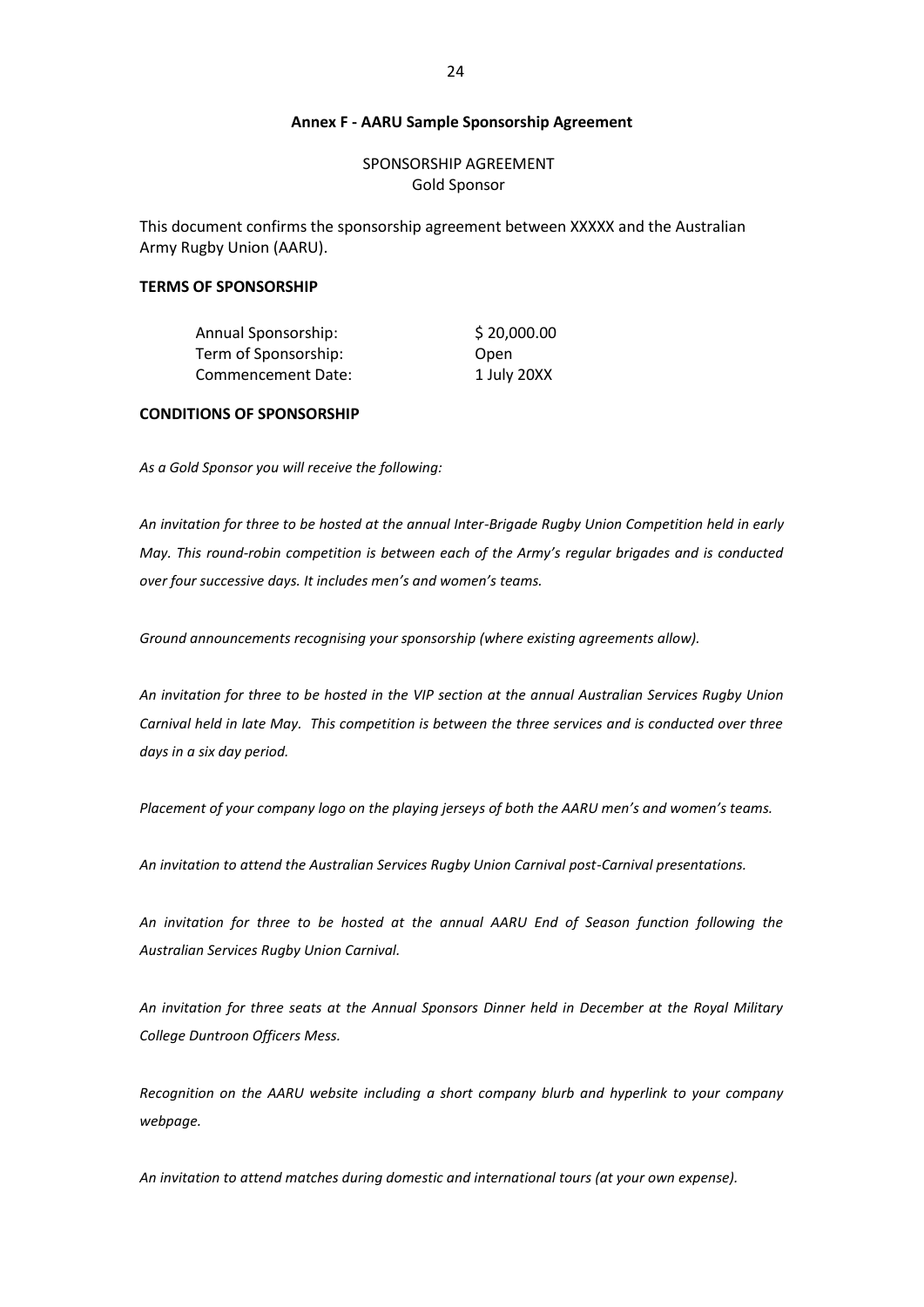#### **PAYMENT OF SPONSORSHIP**

Payment each year should be made on receipt of this agreement which will be sent annually with funds due no later than 31 January.

### **CONDITIONS**

This Sponsorship Agreement is subject to the following conditions:

- No formal agreement, contract or conditions other than this agreement have been or will be undertaken with the sponsors during the term of the commercial support;
- Reference to this commercial support in advertising may be made only by saying that the product has been provided for this particular event;
- Any advertisement should be vetted by the local Service Public Relations representative prior to publication or screening.
- No gifts, benefits or sponsorship will be offered or made available to individual Defence employees under this arrangement.
- The sponsor will not seek to recover all or part of the amount of the sponsorship through their contracts with defence.

#### **FAILURE TO COMPLY WITH THE CONDITIONS OF THIS AGREEMENT**

Failure by AARU to comply with the term and conditions specified in this agreement will negate XXXXX of its obligation to provide future sponsorship to the AARU and any of its affiliated bodies.

Dated: ................................................. day of ................................................

Signed on behalf of the Australian Army Rugby Union

> **Name** Rank AARU Sponsorship Officer

Signed on behalf of XXXXX ………………………….………….…………..…...

In the presence of ……...………………………………………………………….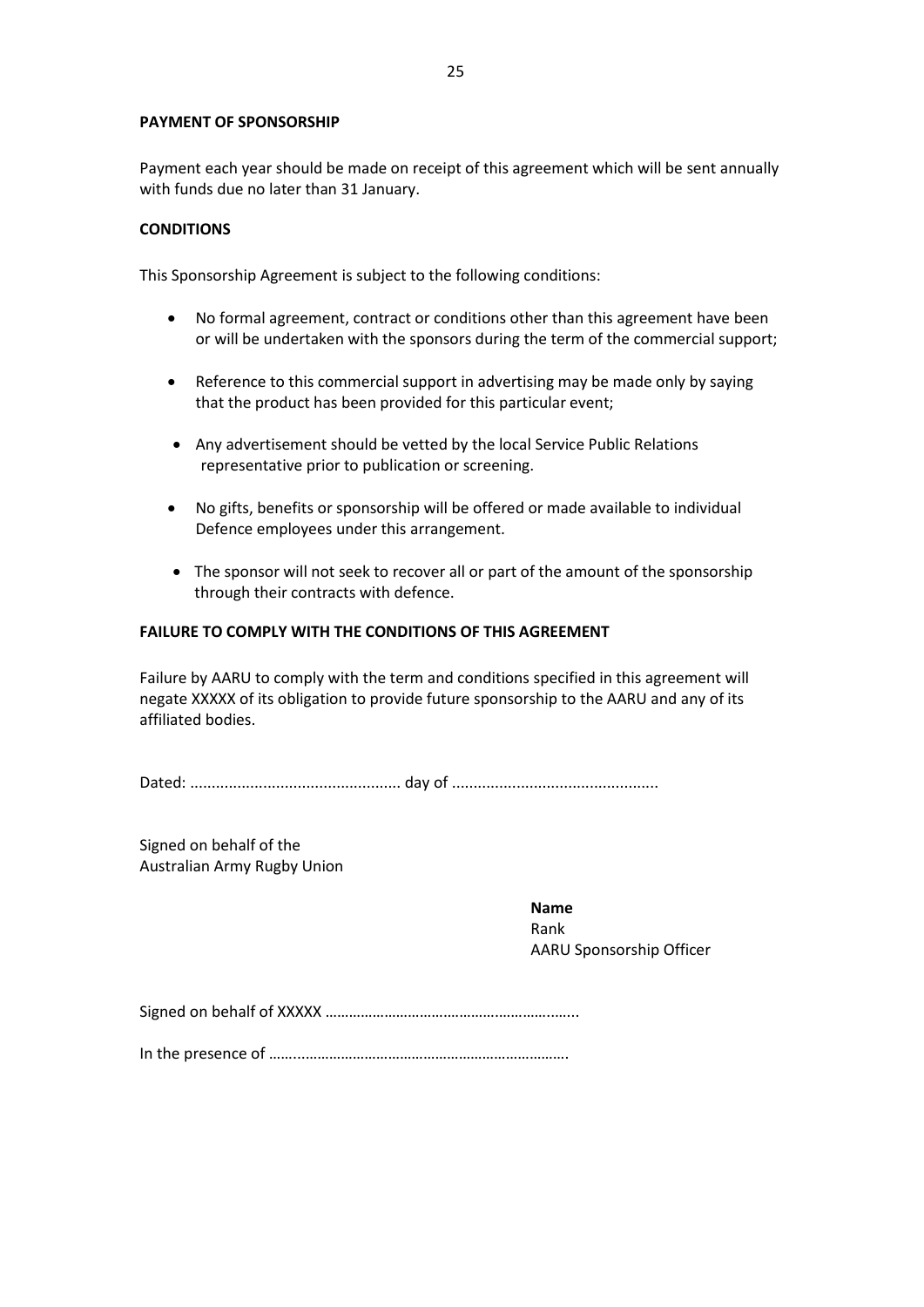### **Annex G - AARU Communications Arrangements**

The AARU represents the Australian Army both in Australia and overseas. To this end, the AARU must strive to maintain and enhance the Australian Army's reputation.

The AARU must manage public information in order to inform audiences of Army Rugby activities and enhance the perception of the organisation and rugby within the Army, the ADF and the wider community.

To achieve this, the AARU relies on its greatest asset, its players and management staff, to generate ongoing positive perceptions of the organisation.

#### **Communication Objectives**

The AARU's communication objectives are:

- **Objective 1**. Enhance the perception of the AARU and rugby within the Army;
- **Objective 2**. Attract and retain high-calibre players, coaches, assistants and management staff to the AARU;
- **Objective 3**. Attract and retain the AARU commercial sponsors;
- **Objective 4**. Influence Army COs and Commanders to support the AARU activities, events and personnel, and
- **Objective 5**. Generate support for the essential role of team sport within the ADF.

#### **Key Messages**

The AARU's key messages are:

- a. **Key Message 1**. Playing competitive rugby union requires high levels of individual courage, strong initiative and cohesive teamwork – the core values required of every soldier in the Australian Army;
- b. **Key Message 2**. Participation in competitive, contact-orientated, team-sports such as rugby helps to prepare soldiers for the rigorous demands of combat operations through increased fitness, agility and rapid decision-making;
- c. **Key Message 3**. Participation in rugby, whether as a player or supporter, develops strong esprit de corps – an essential element of the Australian Army's continued success; and
- d. **Key Message 4**. Without unit and regional rugby competitions developing and identifying talent, AARU could not remain a dominant force in the Australian Services Rugby Championship.